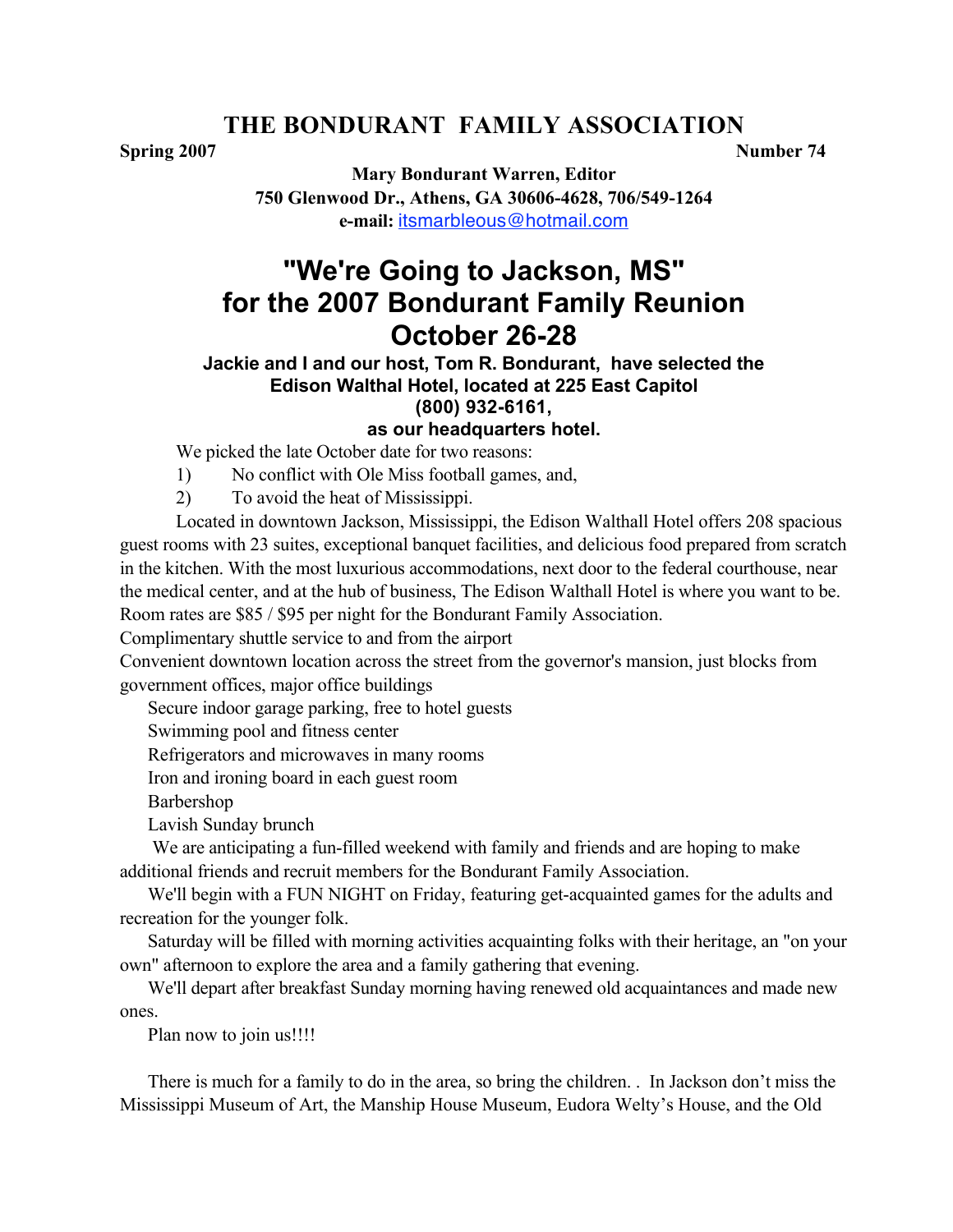State Capitol Museum.

A short drive brings you to ante-bellum mansions in Vicksburg and Natchez, Civil War battlefield parks, the Natchez Trace parkway which carried settlers from Nashville, TN, to Natchez, MS, and has a pioneer house exhibit.

#### **DEATH**

A member of the Bondurant Family Association, Judge JOHN JAY CRITTENDEN BONDURANT, 89, of Hickman, KY, died May 4, 2007. Burial was in the Hickman City Cemetery.

He is survived by his wife of 60 years, Doris Bell Bondurant, and three daughters, Ann of Conway, AR, Lucy and her husband Max K. Wilson of Hickman, and Ambassador Amy L. and her husband David E. Dunn III of Washington, DC. Grandchildren are Dr. Melanie F. Smith and husband Dr. Scott Smith of Conway, AR, John Max Wilson of Hickman, and David Bondurant Dunn of Washington, DC, and great grandchild Avery Grace Smith of Conway, AR.

Judge Bondurant was preceded in death by his parents C.C. and Lucy Burrus Bondurant, and sisters Katherine B. Caldwell of Union City, TN, and Isabel B. Porter of Halls, TN.

Judge Bondurant attended undergraduate and law school at the University of KY, where he was a member of ATO fraternity. He was a lifelong member of the First Baptist Church of Hickman, and served as a church officer and Deacon for much of his adult life. He served in the military and was a member of the American Legion.

He began practicing law in Hickman in 1945, and served as counsel to the Southwest KY Water District in 1962, when he successfully worked to bring water to rural customers in the area. Much of his career was dedicated to public service as Mayor of Hickman 1947-1957, Fulton Co. Judge 1959-65, Judge of the First District Judicial Circuit 1976-1984, and ended his public career as a senior Circuit Judge.

He was active in community and area affairs, belonged to a number of civic associations. He was a founding member and early President of the Hickman Country Club, and a member of KY and American Bar Associations, Hickman Masonic Lodge 61, and an officer in the Chamber of Commerce in his early years. He was appointed to the Great River Road Parkway Commission, and a member and early counsel for the Jean Pierre Bondurant Chapter of the Huguenot Society.

Judge Bondurant raised cattle and managed his farm for most of his adult life, and was fond of spending time in his workshop. He held seven U.S. patents.

Contributions can be made to the John C. Bondurant Scholarship for Academic Excellence and Leadership, c/o the Rotary Club, P.O. Box 64, Hickman, KY 42050.

#### **NEW MEMBERS**

Decatur Genealogical Society, attn. Cheri Hunter, 1255 West South Side Dr., Decatur, IL 62521, 207/429-0135. Gift of Charlotte Ballance.

Frank and Ruth Kramer, 1088 Majestic Hills Rd., Ardmore, OK 73401, 580/223-9440. e-mail: ftkramer@cableone.net

Mrs. Bonnie Pearl Bondurant Larsen, 3939 E 154 N, Rigby, ID 83442, 208/520-4883. e-mail: larsenbp@cableone.net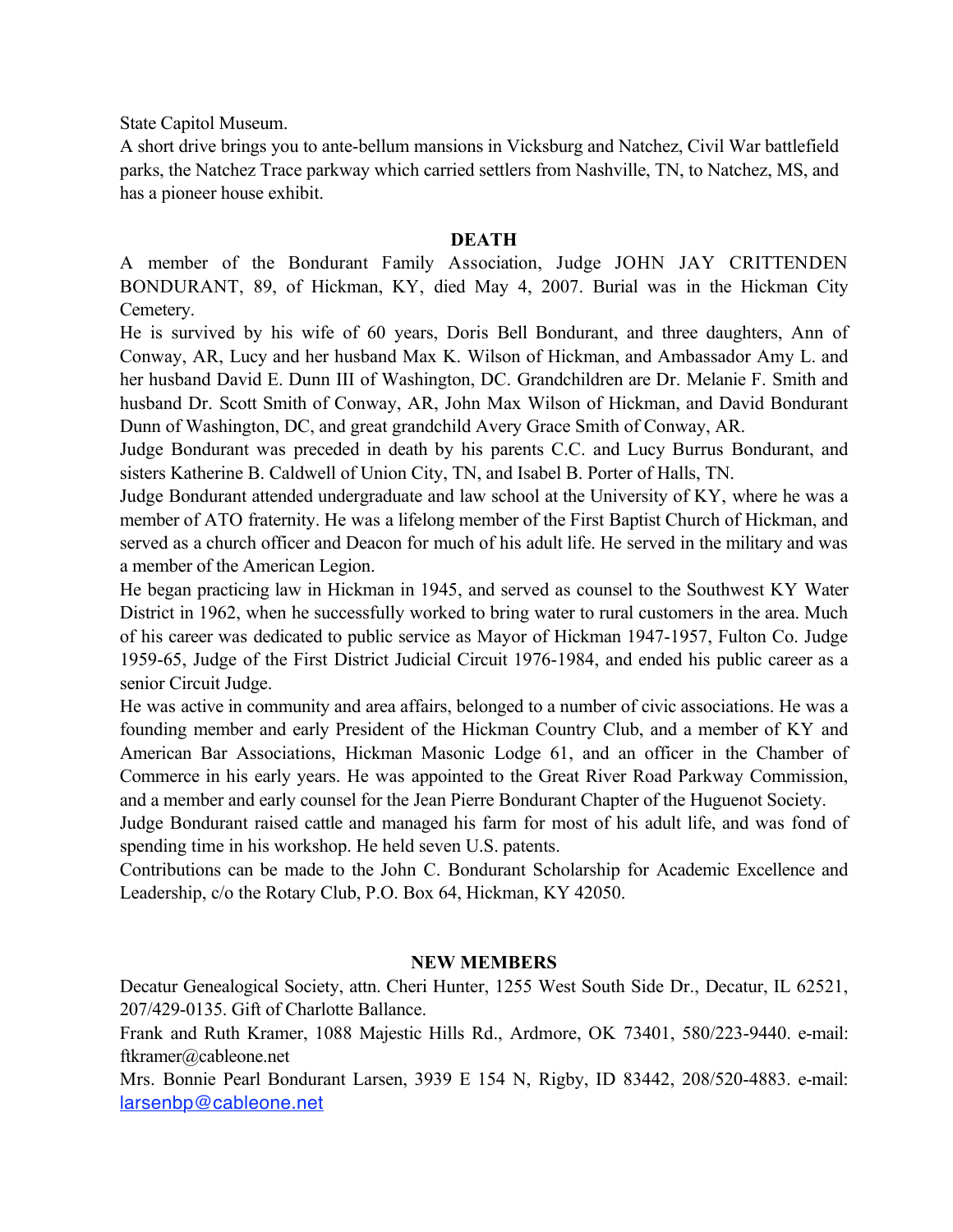Carlton W. Nash, 527 Highland Dr., Wenatchee, WA 98801, 509/663-5889. e-mail cwnash@nwi.net

#### **WILLIAM WILSON BONDURANT'S RESEARCH NOTES**

[continued from our previous issue]

JEROME BONDURANT had ten children: Lavona, Eutoka, Samuel, Clifford, Jerome, Jr., Alice, Emmie, Jane, Leslie, Lena. The last two died very young.

Samuel and Maria Walton [Bondurant] had a good many [children]. I don't know that I can name them all, as several have died. Edward, Sim, Samuel, Alver, Claude, Molly, and another daughter. I have forgotten her name, both dead. The boys are living. Also Prof. Walton Bondurant, a graduate of Hampden-Sidney. I know he is teaching somewhere, but can't tell you where. Could find out, though, if it is important.

John and Ella Bondurant left three daughters. Minnie married Joe Overton, Birdie married Willie Atkinson from Buckingham; Lelia married Joe Foster from Prince Edward.

Jerome Bondurant, Jr., lives near Dublin, TX, the only surviving son of Jerome, the son of James. Write him. {I did April 29, 1904. Knows nothing about family.} Possibly he can give you a more accurate account than I can.

My husband's family moved to Texas 22 years ago and I have forgotten a great deal they told me of the family, and as to dates, that is something I never could remember.

James Bondurant has a grandson, Dr. Willie Atkins living in Blackstone, VA. Probably he remembers something that I cannot.

Thanking you for your kind invitation to call. Will do so, if I ever come to Washington."

Brentwood, MD, April 29, 1904

"I have your letter of April 13, 1904, containing a further account of Colonel Bondurant and the family of James Bondurant, for all of which I am greatly obliged to you. It is not quite clear from the information at hand as to what branch of this particular family you may belong, and a little more detailed information on this subject would be appreciated.

I have acted upon your suggestion and addressed a letter to Mr. Jerome Bondurant, Jr., who lives near Dublin, TX, and hope that he may be able to furnish other desired data.

Regarding Prof. Bondurant, if it is convenient I would be glad to have his address, as well as the addresses of any of the other members of these families that can be procured without trouble to yourself. I may also write Dr. William Atkins at Blackstone, VA, as you state he may remember something in regard to the family that you have forgotten.

It is hoped very much that you may be able to realize your wish to visit Washington and at that time visit us. Our place is suburban to the city, but easily accessible by electric line."

Hampden Sidney, VA, postmarked Farmville, VA. May 17<sup>th</sup>, 1904

"As I wrote you James Bondurant married Miss Ford of Cumberland. She died without children.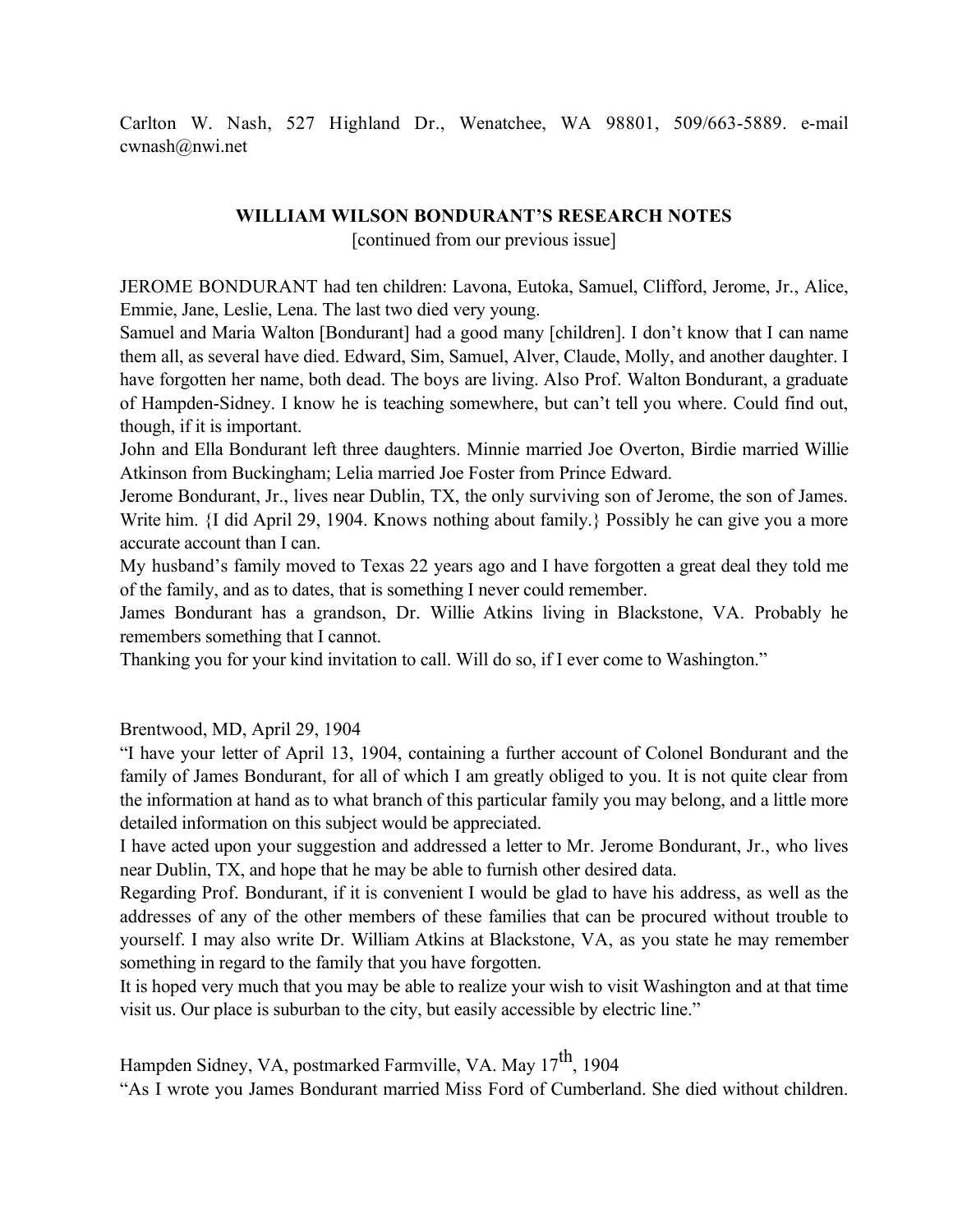He then married Sallie Watson of Prince Edward [Co., VA]. Her oldest son Jerome was my husband's father. I married his second son Clifford [Bondurant]. I was a Miss Wilkinson from Cumberland Co.

Mr. J.F. Walton, Farmville uncle of Prof. Bondurant tells me Col. Bondurant's name was Thomas. I presume he is the same you spoke of. I enclose the addresses of Prof. Bernard Bondurant. I forgot about him when I wrote you. He taught in WV as you said. Also Prof. Walton Bondurant, both first cousins of my husband & sons of Samuel [Bondurant], Sr. My husband's eldest brother was also Samuel, Jr. If I could talk to you I could explain better...."

# **Peter Bondurant, Ararat, R.F.D. #1, Patrick Co., VA.** May 11, 1906

"Your letter of March  $5<sup>th</sup>$  to hand & carefully noted. Please excuse me for my negligence of delay so long as I have been waiting to see if I could obtain more information that would be of interest to you but have gained but little about all I can give is my own family as I before stated that I had no record of the former ancestry.

I have 11 children, 7 boys & 4 girls, 3 of the girls are married, 4 of the boys are married. 3 are still single. The 3 youngest, the youngest is 21 years old. The oldest child is a daughter. I can give you the names commencing at the oldest: Flora Ida, Thomas Peter, next John William, Leona Bell, Joseph Henry, Nora Etta, James Edwin, Andrew Jackson, Richard Green, Mary Elizabeth, Charles Walter, and if you desire I can send you a more complete statement giving dates of birth  $\&$  place of residence, also who they married. Should I gain further information I will cheerfully communicate it at your request & if you complete your Record of the Bondurant family I would much appreciate a coy of it.

N.B. when writing please say which Sylable of Bondurant you place the accent on 1, 2, or 3. For instance Bon-du-rant and mark the sylable."

/s/ Peter Bondurant

To **Mr. Zachariah Bondurant, 1313 Granville Ave., Columbus, OH.** May 19, 1906 "Recently in looking through a copy of the directory of Columbus, I observed your name.... I shall especially appreciate it if you will trace back as far as possible your own ancestry, giving places of residence, etc., so that it may be gotten into a permanent form."

To Mrs. Thomas Ferguson, Centenary Post Office, Buckingham Co., VA, March 31, 1904 "I have learned in the course of correspondence with Mr. Alexander J. Bondurant of Greyburn, your county, that your father was William Bondurant and he suggests that possibly you may be able to give me some information regarding the relationship of our families.

My father's name is George BonDurant. He lives at Washington, IL. His father's name was Isaac Garrett BonDurant, and his grandfather's name James. The father of James was Joseph (or Darby, uncertain). All except my father were Buckingham Co. people.

If it is convenient for you to do so, I would be grateful if you would give me your immediate family, brothers and sisters if any, and the succeeding generations, all of which it is certain will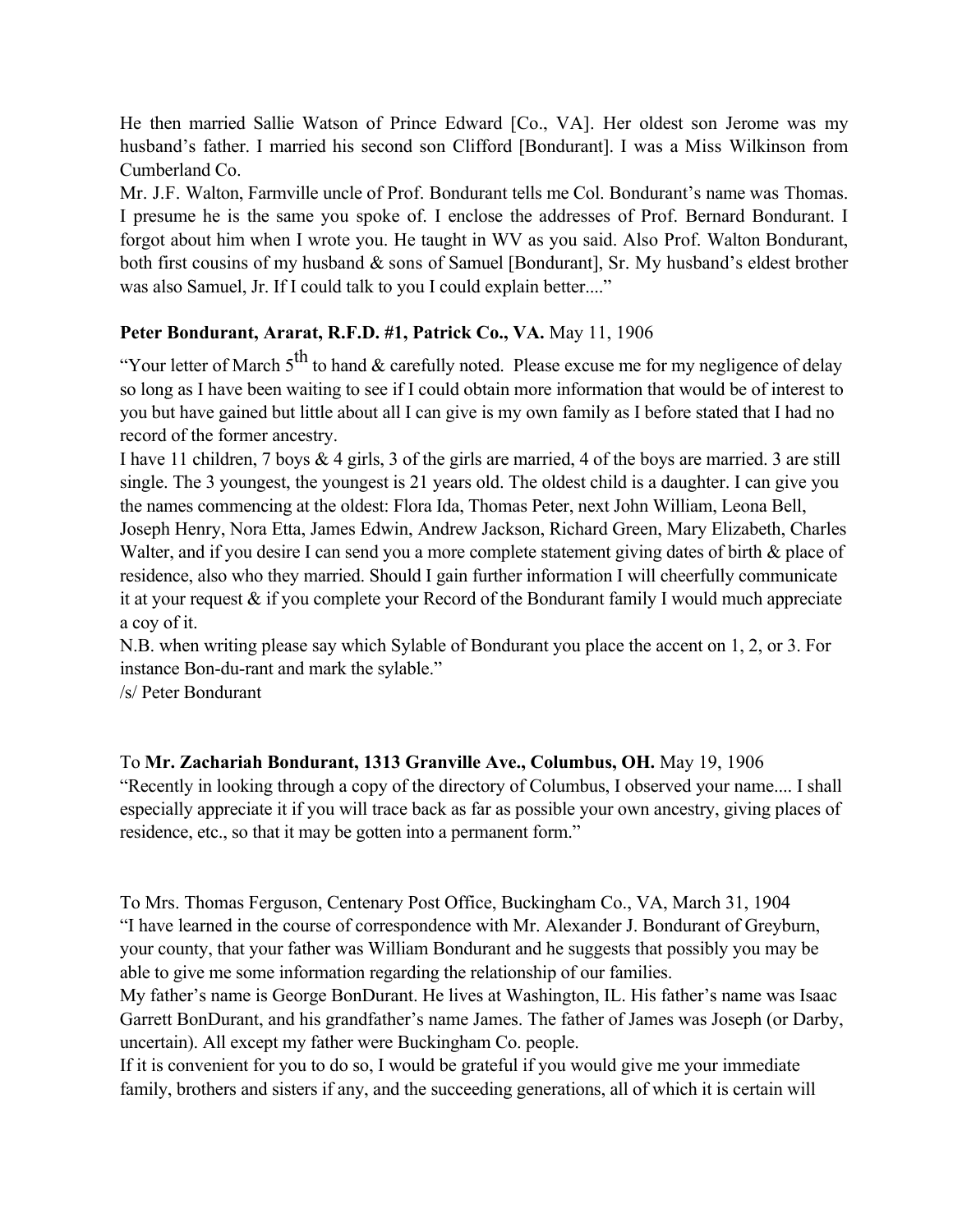make up an important part of a record which I am desirous of compiling."

# **E. Van Anderson, Andersonville, Buckingham Co., VA.** April 11, 1904

"My sister-in-law, Mrs. Annie E. Ferguson, is making her home with us now. Your letter to her

came to this office the 4<sup>th</sup> mailed from Washington  $31<sup>st</sup>$ . She was from home at the time, and now asks me to write you all she knows of the Bondurants. Her father's name was William F., his father's name John, and his father's name was Thomas.

William F. [Bondurant] married Sally Yates Flood. John married Salley Garnett; [Garrett?] marrried Rhoda Agee. I don't know but it is my impression that the Darby Bondurant you write of was a brother of Thomas.

Darby lived near Willis Mountain in this county. He had a son named Davy. Davy has a grandson living near here, Sam Wheeler, who told me yesterday that his uncle Joe [Joseph] of Appomattox had gotten a letter from you asking same questions.

My [Annie E. Bondurant Ferguson] father and mother and all the children are dead. I am the only

| living member.                       | [born]        | [died]          |
|--------------------------------------|---------------|-----------------|
| William Fisher Bondurant             | 10 April 1807 | 24 Oct. 1892    |
| Sally Yates Flood                    | 12 Sept. 1810 | 29 Nov. 1885    |
| Children                             |               |                 |
| John Huston Bondurant                | 6 Oct. 1831   | 18 July 1875    |
| Thomas Baker Bondurant               | 18 July 1833  | 29 March 1872   |
| James William Bondurant              | 23 Oct. 1835  | 3 Sept. 1867    |
| Annie Elizabeth Bondurant [Ferguson] | 18 Oct. 1838  | Only one living |
| Mattie Levina Bondurant              | 7 June 1841   | 24 Jan. 1872    |
| Lucy Cathrine Bondurant              | 29 Nov. 1843  | 6 Sept. 1884    |
| Mariah Louisia [sic] Bondurant       | 26 May 1847   | 25 Dec. 1875    |
| Mary Virginia Bondurant              | 28 Aug. 1850  | 1 June 1885     |

John Huston never married. Died at his father's in this county. Thomas Baker married Jennie

Holeman, 14<sup>th</sup> May 1862, died and buried in Bristol (VA?), wife died '63. James William married Evelin DuBose, Marengo Co., AL, and died of yellow fever in New Orleans. Left 2 children, Dr.

Eugene [DuBose], in Mobile, AL, and James in Texas. Annie E. married Thomas Ferguson 4<sup>th</sup>

Jan. 1871. Mr. Ferguson died  $7<sup>th</sup>$  June 1902.

Mattie was a teacher, died at her father's of consumption.

Mariah Louisa married E. Van Anderson 23 Dec. 1868. [His surname is apparently Van Anderson, and is indexed under V's]

Mary Virginia married E. Van Anderson 7 Sept. 1876, left 5 children. He since married Nanie Stegeo [sic], 1 child.

Lucie was a teacher. Married William K. Saunders Feb. 3, 1864. I was at the VA Annual Conference in Petersburg in 1900, and Dr. Smith of AL was trying to get a history of the Cobb family. Wanted to come to our county to search the records, but I told him the Court House and Clerk's office was burnt with all the records in '71 [they burned in 1869]. I asked him to tell me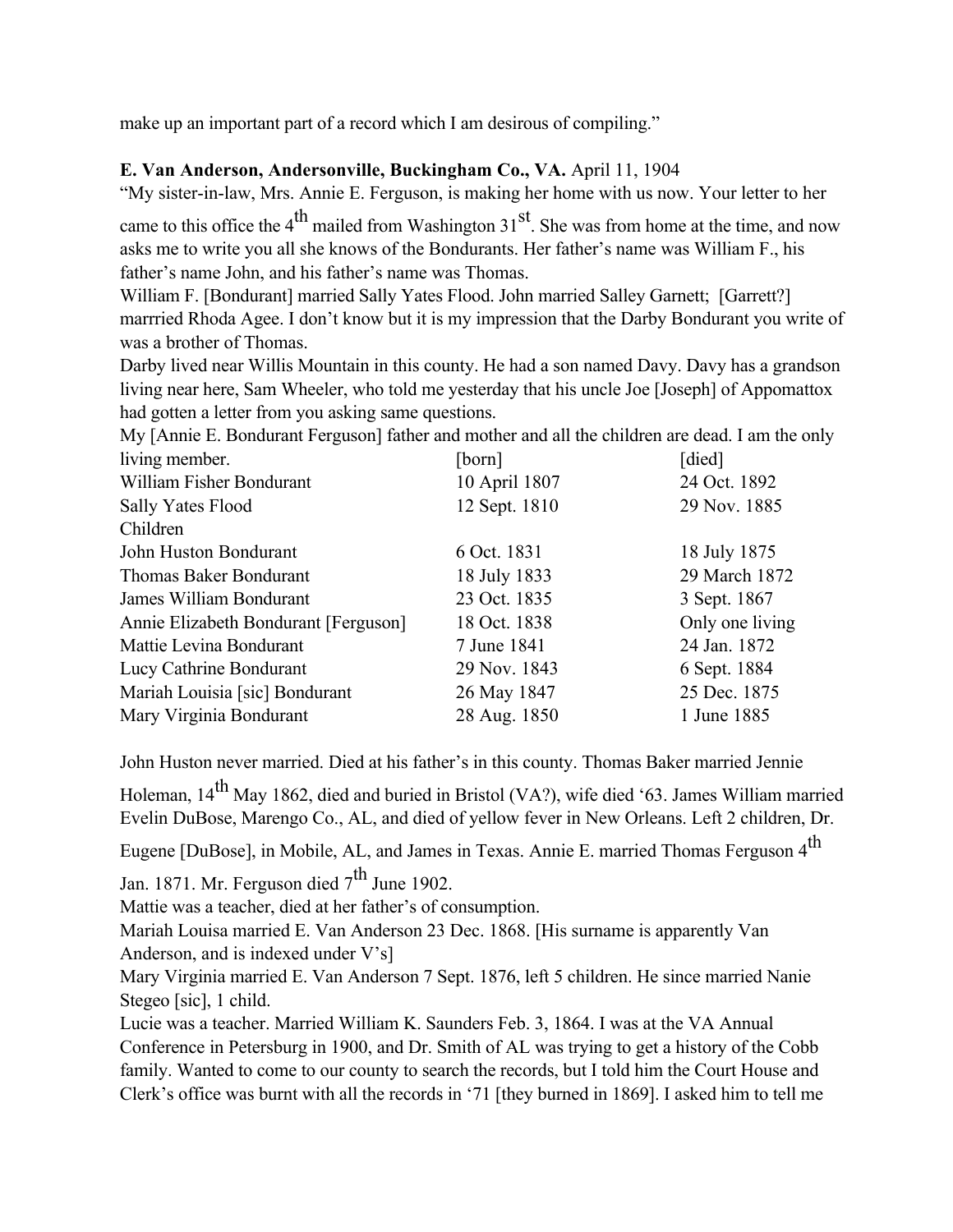about the Flood family. My grandfather Moses Flood married Mary Bondurant, a daughter of Thomas Bondurant (as given here). He told me I would find all that I wanted to know by examining Henning's *Statutes [of Virginia*], Vols. 1 & 2. It is likely you may find out about the Bondurants by examining the same records.

Any further information we can give you will be done cheerfully."

/s/ E. Van Anderson

## **Mrs. Annie [Bondurant] Ferguson, Andersonville, VA.** April 12, 1904

"I will add a few lines to Mr. Van Anderson's letter and say that my great grandmother, Rhoda Agee, who was the first wife of Thomas Bondurant, had a sister named Chloe that married Charles Garrett. Her daughter married Davy Bondurant, a son of Darby.

I cannot tell you what kin Darby was to my grandfather, but it is my impression that he was a first cousin. I don't know who Darby married and his great grandson, Sam Wheeler, who lives near here can't tell me.

I would like to know who your father's mother was; also your mother.

My father never had a brother, and only one sister. She married a man named Tom McGraw and lived to be old. She was older than my father. She had 7 sons and 7 daughters. My brothers and sisters all died young and I am the only member of the family left. Feel very lonely sometimes, though I have a nice comfortable home here with my brother-in-law.

My husband has been dead nearly two years. I have a nephew, James Bondurant Van Anderson, living at the Southern Depot in Richmond; Eddie A. lives here at home and works the farm. I have two other nephews in Richmond also, Knight Saunders and Edgar. They are railroad men, employed by the RF. & P. Company. I have a nephew in Mobile, Dr. Eugene D. Bondurant. It was his father that died of yellow fever in New Orleans the fall of '67. Jimmie B., a brother of Eugene,

lives in San Antonio, TX. Was editing a paper when I heard from his last.

Please excuse this poor letter and believe me to be Your friend," [written in pencil] /s/ (Mrs.) Annie Ferguson

# **Brentwood, MD,** May 11, 1904

"I have your letter with that of Mr. Van Anderson, which was enclosed with it, and will ask that this be considered a response to both. I am very grateful to you for the information contained in your letters.

That you may be better informed, I will briefly state some facts regarding our family. My father's name is George Napoleon BonDurant. He was born in 1836, was raised and now lives near Washington, IL. In 1862 he married Nancy Wilson, also of that place. He was the only son of Isaac Garrett BonDurant, who was born in 1805 in Buckingham Co., VA, and who migrated to Christian Co., KY, in his youth, and there married Marcy Sutton Hay. Later they moved to IL, where both died and are buried.

He had five sisters, Martha, Mary, Susan, Ruth, and Eva, and two brothers Jacob and Pleasant. Some of these remained in KY, others came to IL, Isaac Garrett's father's name was James Bondurant of Buckingham Co., VA, and I have understood was an only son of Darby (very likely by his first wife).

Here the record becomes uncertain, but it is thought that the Darby Bondurant of whom you write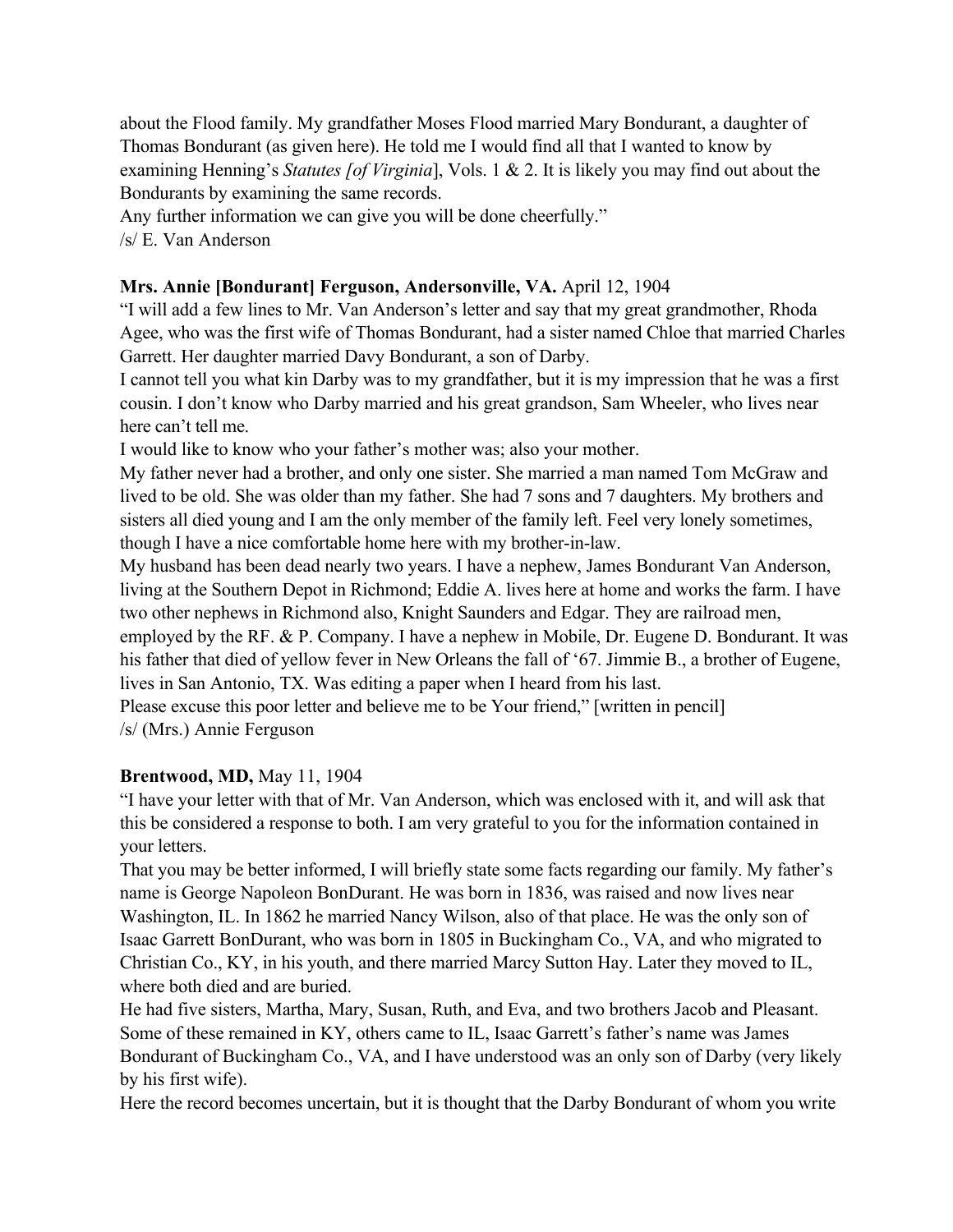is the same one about whom I have been inquiring, and that possibly the Davy whom you mentioned was a son of Darby by his second wife.

In your letter it is stated that you are of the impression that Darby was a first cousin of your grandfather, John, whereas Mr. Van Anderson states he is of the impression that Darby was a brother of Thomas Bondurant. Perhaps this discrepancy can be explained.

Is it know whether Davy had any brothers or sisters? If so, can their names be given? In making up a record of this kind it is desirable to have the full names, if possible, dates whenever they can be given; also the names of the children of each generation and the families into which they married...."

Andersonville, VA, May  $17^{th}$  1904

From Mrs. Annie Ferguson

"Your letter was received a few days since, and in reply I will say I am sorry I can't give you more information in regard to our family.

I have often heard my Father say that two Bondurant brothers came over here from France and settled in Powhatan County, VA. (I don't know what year) so you see all of us were their descendants. I suppose the Bedford Bondurants are some of the same family.

Captain Jack Bondurant [John Parnell Bondurant I] was a Rail Road Contractor some years ago and was a warm friend of my two oldest brothers. He was raised in Bedford.

The Col. J.W. Bondurant you speak of was my youngest brother, was living in New Orleans when the [Civil] War broke out. He married a lady in AL in '61 and joined an artillery company there.

Died of yellow fever in New Orleans 5<sup>th</sup> Sept. 1867, age 31. I find from an old record that Darby Bondurant married Ruth Agee, my great grandmother's sister, but I hardly think he was my great grandfather Thomas' brother, or I would have remembered hearing my father say more about him. I know he had 2 sons Davy and Tom. Davy lived and died in this county. Tom married a Miss Mary Moseley of this county and moved to AL. His daughter paid us a visit in the summer of '58, was a smart, nice girl. She married and died a few years afterwards.

Many thanks for your kind invitation to visit you, but it is hardly probably that I can ever do so as I am growing older and my health is poor. If you ever have an opportunity to come to see us. We have been shut in for several weeks on account of small pox being near here." /s/ (Mrs.) Annie Ferguson.

# **Andersonville, VA, Dec. 26, 1904**

From Mrs. Annie E. Ferguson.

Soon after writing you last May I went over to my old neighborhood near Centenary and spent three months very pleasantly visiting friends, and my husband's relations. While there I met with an old neighbor (Mr. Gid Baber) that told me he had often heard his father speak of Darby Bondurant and he lived and died near Centenary and was buried there. Said he was married twice. One wife was Ruth Agee, and she had 3 sons, Davy, Tom and Sum, said Sum married Rebecca Walker. His other wife was a Miss Hall and raised in that neighborhood but he couldn't tell me which was the first wife.

So I guess your grandfather was a son of Miss Hall. I told Mr. Anderson when he wrote you last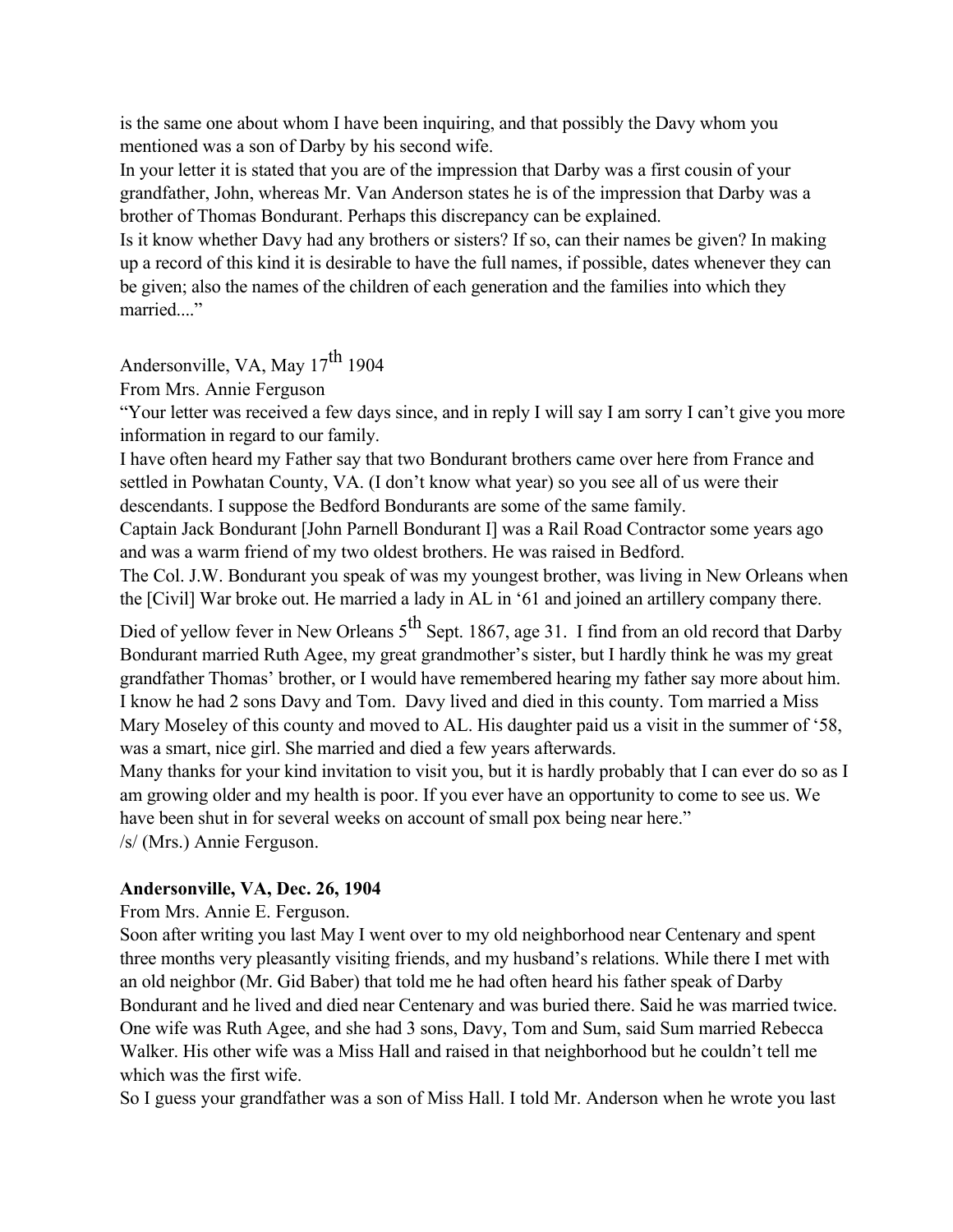spring that I was under the impression that Darby B. was buried a mile or two from Centenary as that place was known as **Bondurant's old field**, and **I had noticed the grave yard**. I intended writing and telling you this when I first came home, but was sick and then the House was full of company so I have put it off until now.

Did you come to Richmond during the summer as you spoke of. We were disappointed at my nephew James B. Anderson not coming home this Christmas but he is working at the Southern Depot and couldn't leave. We have had very cold weather for several weeks. Snow and ice. Now it has begun raining two days so I begin to fear the young folks will have a dull time during Christmas.

I will close now by wishing you a merry Christmas and a happy new year.

/s/ (Mrs.) Annie Ferguson

## **Mt. Ranier, MD**, Dec. 31, 1904

To Mrs. Annie E. Ferguson, Andersonville, VA

"Your letter reached me in the height of our holiday festivities, and I was glad to be so kindly remembered by you. I think there is nothing better I can do on this closing day of the year than to acknowledge with gratitude the assistance you have rendered in helping to make the record of the family, which is somewhat incomplete as yet, but which I have hopes of making valuable by the addition of reliable information as time progresses. I fear you were put to some trouble to keep in remembrance this subject when on your visit in the vicinity of Centenary, but hope it did not mar any pleasure while there.

Yes, I went to Richmond as expected and remained for a few days but not having the definite address of your nephews, and being unable to locate them in the City Directory, I did not get to look them up. I went from there up into Powhatan county and visited the old Huguenot community, where the Bondurants, among others, first settled, and made an attempt to get some information concerning them from the parish records but was not then successful in securing much of value. I had thought of going into Buckingham County, but time would not permit of such an extended trip just then, so I shall have to reserve that pleasure until another time.

In October I was in the West visiting the Louisiana Purchase Exposition and attending the National Convention of the Christian Church which was held in St. Louis at that time. While there I met at the Convention, Mr. John K. Bondurant of Paducah, KY, with his wife and Mrs. Stalls, his niece from Memphis, TN. We could not establish a definite line of relationship, but very much enjoyed forming the acquaintance, and may be able to discover our kinship yet.

Since then I have met Mr. Albert B. Bondurant and his wife, over in Alexandria, VA. His father is Silas F. Bondurant of Lynchburg, now 80 years old. He and his wife live with their married daughter in Lynchburg. This family comes from Bedford and Campbell Counties and its members descend from Littleberry Bondurant, who moved from Buckingham to Bedford Co. with his brothers Joseph and Thomas, I think at quite an early date. Littleberry married Mary Scott of Buckingham.

The suggestion that Miss Hall may have been one of the ancestral line does not revive any recollection on my part of that name in connection with the family history, but on the contrary that of Ruth Agee does. The information regarding these early ancestors is so meager, however, that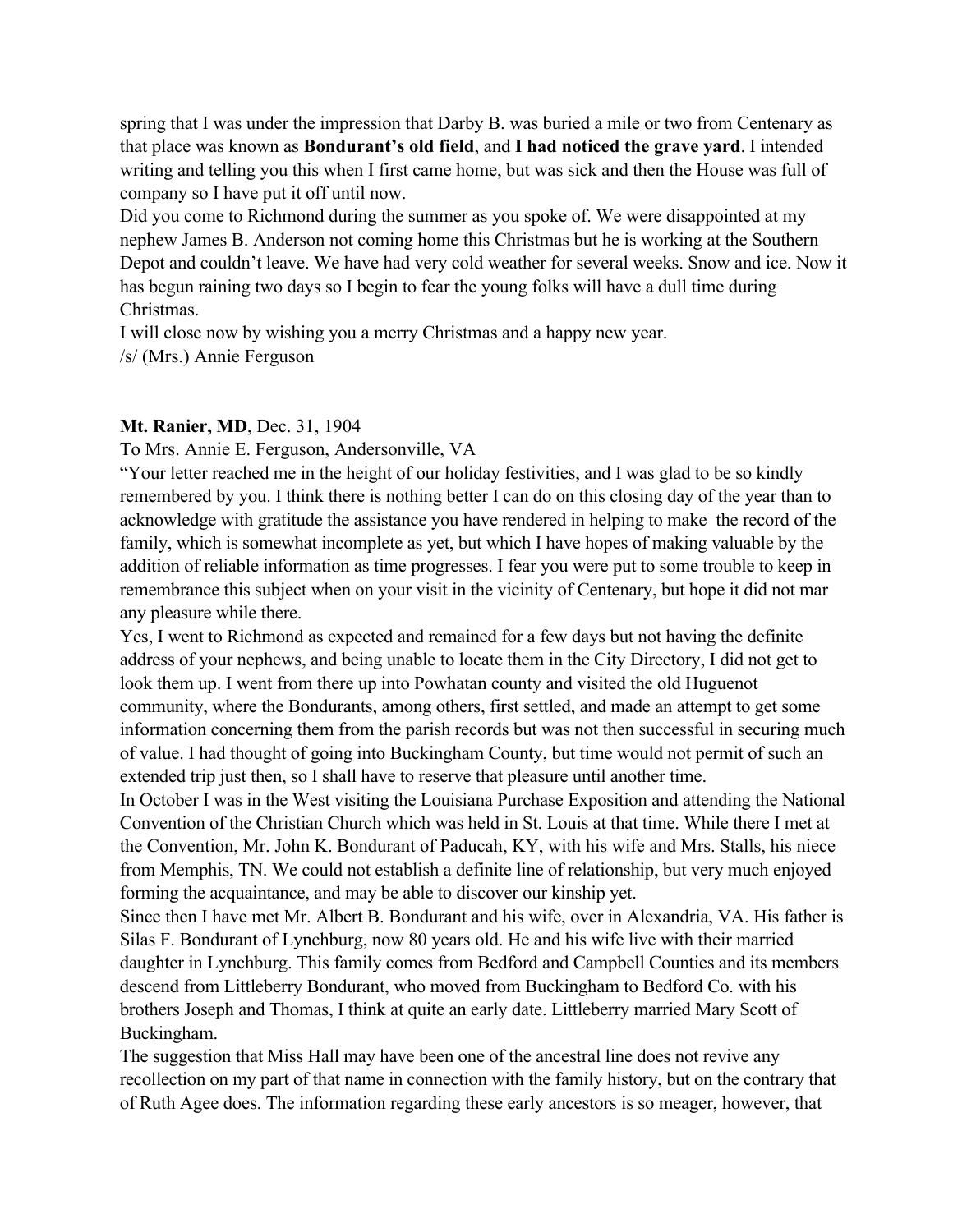perhaps I have been misinformed, and shall have to come at the subject from another angle. Did Mr. Baker speak of any one by the name of Chloe Garrett who married James Bondurant. I was pleased to be informed of the intended visit of your niece to Washington and shall try at that time to call upon her as you suggest. I cannot now tell which day or the exact hour."

## To **Rev. Martin Johnson** [apparently pastor of the Manakin Episcopal Church], **Subletts Post Office, Powhatan Co., VA. Aug. 4, 1904.**

.... I should be obliged if you would advise me whether or not such parish or other records as may be in your possession contain any information regarding members of the BonDurant (perhaps spelled Bonduran or Bondurand) family. The first emigrant, understood to have been Joseph, was a French refugee who arrived at Manakintown about 1700. It is not known whether he was accompanied by any members of his family, but if not, it is believed that a little later others of the same name joined him.

At least from data at hand it appears that the family became well established, and later moved, perhaps into Buckingham Co. Where some still live, while others migrated farther west, my own people living at present in IL and IA.

In case you find upon the records information concerning this family, it would be highly appreciated if it could be obtained from you in as complete and accurate a form as may be possible, not to trespass upon the time of a busy and faithful minister."

# To **J.R. Cooper, Minneapolis, MN**, May 1, 1906

"Recently I have been making some inquiries along ancestral lines and your father wrote me that you had been working on a family History or record.

My great grandfather on maternal side was James Bondurant, as also yours in direct line. Now if you can give me the line of descent (ascent) back to the original Emigrant you will confer a favor. I have 5 children all in school here. One son graduates from the U of MN next month as an Electrical Engineer. Our daughter Florence will graduate from U. a year from June, and another

son is in U. taking course in scientific farming. The youngest boy is in  $2<sup>nd</sup>$  year High School and our baby girl in the  $6^{th}$  year grammar school.

With kind regards to yourself, brother and sister Florence."

/s/ J.R. Cooper,  $626 - 11$ <sup>th</sup> ave. S.E., Minneapolis, MN.

# **Mrs. Mary BonDurant Fisher, (Mrs. E.W. Fisher), Heflin, AL."**

THE GREAT SOUTHERN MICA COMPANY, Box 108, Heflin, AL. July 26, 1007 "I was in Atlanta last week and seeing the name J.A. Bondurant in the phone book as having offices in the  $4<sup>th</sup>$  Natl Bk Bldg, and my maiden name being BonDurant, I called on him. He is a descendant of the VA branch as am I, while in his office he showed me a letter from you written to him some time ago in which you states some of the family yourself included were trying to get data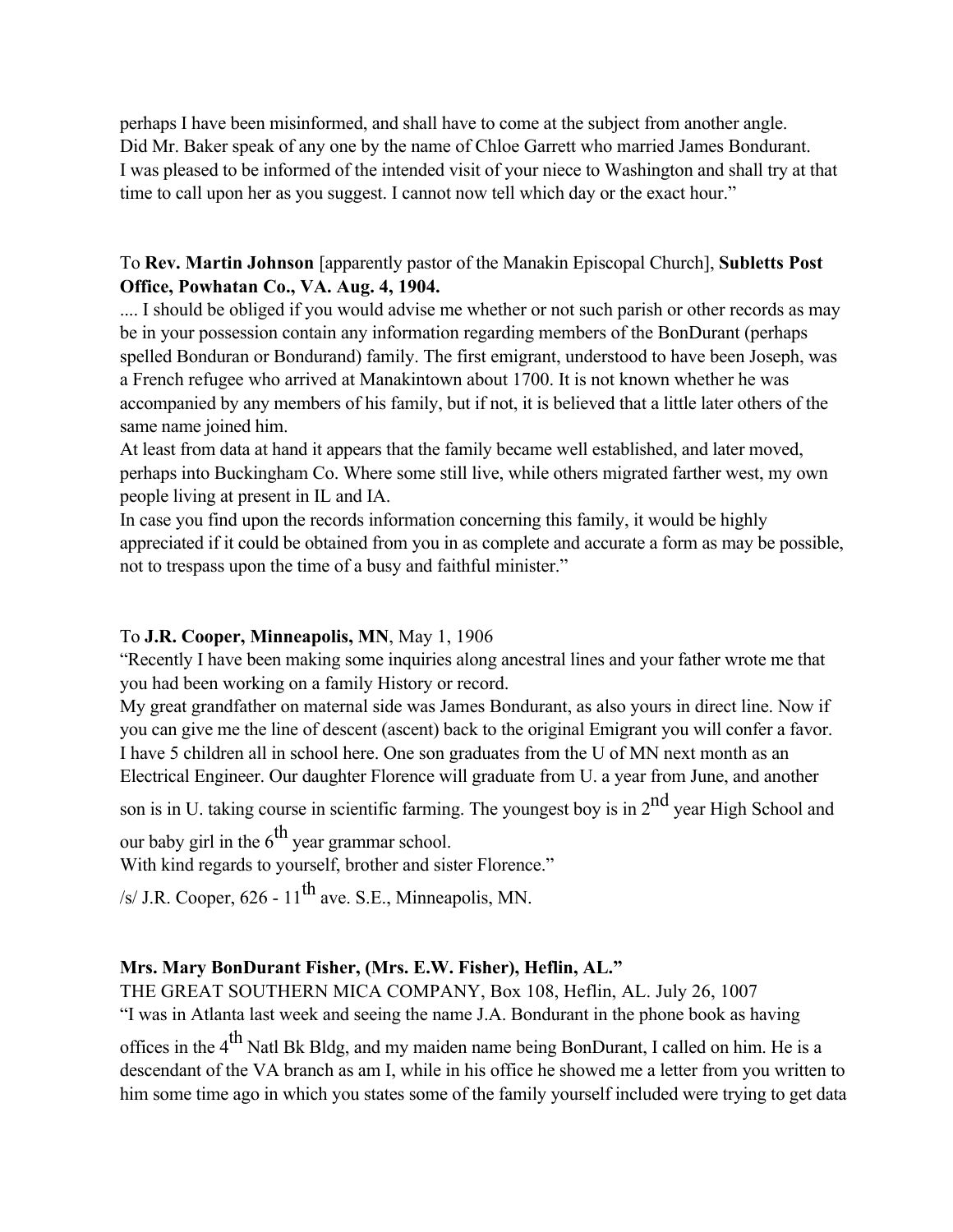in regard to the families of our name and write out or get up a history or tree[.] now I am very much interested in this and would like to know what you are doing along this line and to do what I can to assist in the matter.

I was born in OH, my father's name is Joel BonDurant, his father was Thomas and he was born in VA, his father was Drury Bondurant he was born on the Dan River (I think) in VA. Further back I am not very distinct. I only know there were three brothers who were Huguenots came from France. I understand they were French Cavaliers. Now I could give you a history of all my father's brothers and sisters families and a good many of his cousins. I have but one brother living. He is Willard A. BonDurant, 229 Byrne Bldg., Los Angeles, CA. My father's address is Inglewood, via Los Angeles, CA. My brother is a mining broker and dealer and promoter. My husband also is a mining expert. Our home has been in AZ and on the Pacific Slope for a good many years. Our home is really in Phoenix, AZ now but we have become interested in mica mines here in AL and are likely to stay here some time. We have but one child a daughter who is attending a Conservatory of Music in Chicago will be home for the rest of the summer in a few days. Pardon this long letter but I am anxious to hear about this matter and am willing to do what I can to assist either in money matters or with my limited knowledge. Please write me. Mrs. Mary BonDurant Fisher

I sign my name Mrs. E.W. Fisher, Heflin, AL."

#### Mt. Rainier, MD., July 31, 1907

"I have received your letter of the  $26<sup>th</sup>$  instant, and am pleased to learn that you are interested in preserving the record of the BonDurant family in America, so far as may be possible. It is encouraging to receive, unsolicited, your communication, and I think you for the information which it contains. In gathering together the data which I hope to use in compiling such a record, I have been compelled to rely upon the statements of my seniors. For about three years I have been conducting correspondence on the subject and making notes, which it is hoped, I may be able to get into permanent form. I have worked at it only as opportunities permit. Our people are widely scattered, but so far as I know, with one possible exception, all trace their source in this country to Huguenot ancestry in VA....

Can you give the name of the father or grandfather or both of Drury Bondurant; where born; when born; whom he married; where he lived; when he died, and occupation? In brief, such information as indicated is desired on the accompanying blank form. Would also like the names of brothers and sisters, with similar information relative thereto, and such information regarding each subsequent generation....

I thank you also for the offer of financial assistance, but I think it will not be necessary to accept it, as I am not planning any large expenditure in connection with the work.

I have discovered representatives of the family in the following states: MA, PA, MD, VA, GA, AL, MS, LA, KY, TN, MO, TX, IL, IN, IA, OH, WY, and CA.

My father's name is George N. BonDurant. He lives at Washington, IL. I am his youngest living child; have 2 sisters and 2 brothers. One brother, Edgar H., and one sister, S. Florence, and myself, all unmarried, live here. My other brother, Isaac S., married, lives at Sloan, IA. He has two children, Frances W., and Edgar Hale, about 11 and 7 years of age respectively.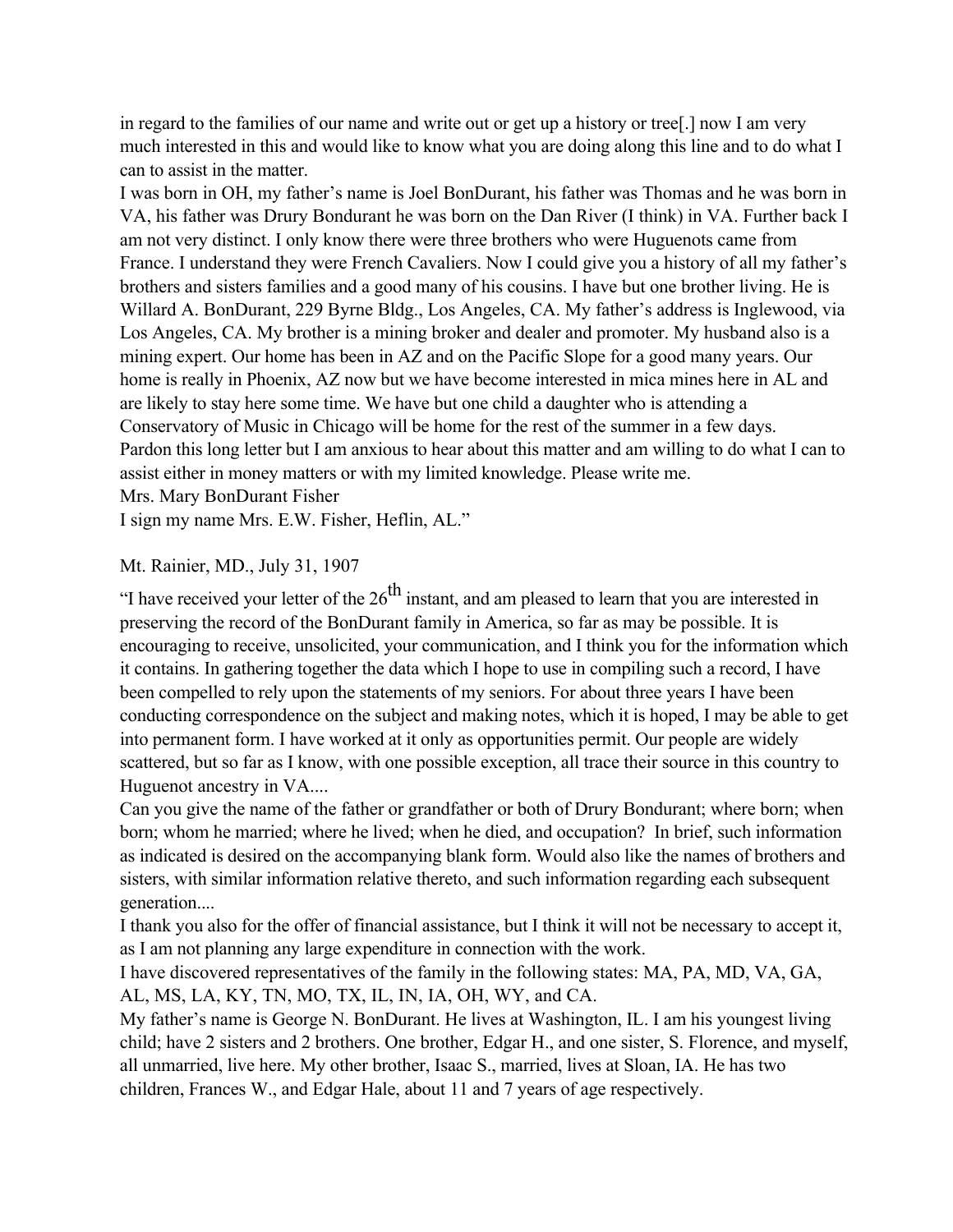Father is now 71. He lives with his younger sister, Sue G. [BonDurant], unmarried, and his older sister, Mary C. Waughop, lives at Henry, IL. On April 2 last [1907] Mrs. Waughop and her husband celebrated their golden wedding anniversary. At that time there was a complete family reunion of all the members living in our own immediate family, at my father's home. My mother's maiden name was Nancy Wilson. She died about 26 years ago. My grandfather, James BonDurant, was born in Buckingham Co., VA, went to KY, there married a Miss Hay, and then moved to IL, where father was born. Grandfather died when my father was about 2 years old, and for that reason it is difficult for him to tell much of the family history, but it is generally understood that we are descended from the Huguenots who came to VA as refugees from the persecutions in France...."

## Box 108, Heflin, AL. Aug. 20, 1907

.... "My daughter Rilla is home for her vacation. She is attending the Chicago Musical College, and has to return the first of Sept. She is the only child we have living.

Rilla and I are going over to Fruithurst [AL] this morning will return tomorrow and will visit Isham H. Bondurant, and I will take your letter and learn what I can from him. He is my father's cousin, is 72 years old."

## **Mr. J.R. Garrett, Postmaster at Garrett, Buckingham Co., VA.**, Jan. 18, 1904

"Yours of the 8 to hand inquiring about the Bondurant & Garrett families. I will say to you that I know the Bondurant family well. One of the [can't read] of the County was named Robert Bondurant he had 1 son named Thomas M Bondurant & he left when he died 3 sons of which is one that lives near me that name is A.J. Bondurant.

Mr. T.L. Bondurant that Post Office is Mount Vinco, Buckingham co., VA. I have not had the time to see them  $\&$  perhaps if you would right to them they may give you more information about the family than I can....

My grandfather Garrett was one of the oldest settlers in the county when he came to the county he came from King & Queen Co., VA. When he died he was 80 years old. My father when he died was 74 years old, and I am 71 years old that used to make 226 years.

I am the only one of the family now living. My grandfather's name was Stephen R. Garrett & I think his father had the same name...."

/s/ J.R. Garrett, Postmaster at Garrett, Buckingham Co., VA

## **L. Belle Smith, Beatty, PA**, Jan. 13, 1904

[Envelope addressed to WWB, c/o E.H. BonDurant, Room 502, P.O. Dept., Washington, DC. In pencil, genealogy of Wilson Smith family."]

"Dear Cousin William,

Mother received your welcome letter yesterday and in answer to some of the inquiries you make, will send you a copy of some family history written by Uncle Hamilton McClure.

Mother says that her grandmother Wilson's maiden name was Gibson but that she knows nothing of the time or place of her grandparents birth. She thinks that you might be able to gather some information upon the subject by writing Cousin Porter Cooper, McComb, Hancock Co., OH.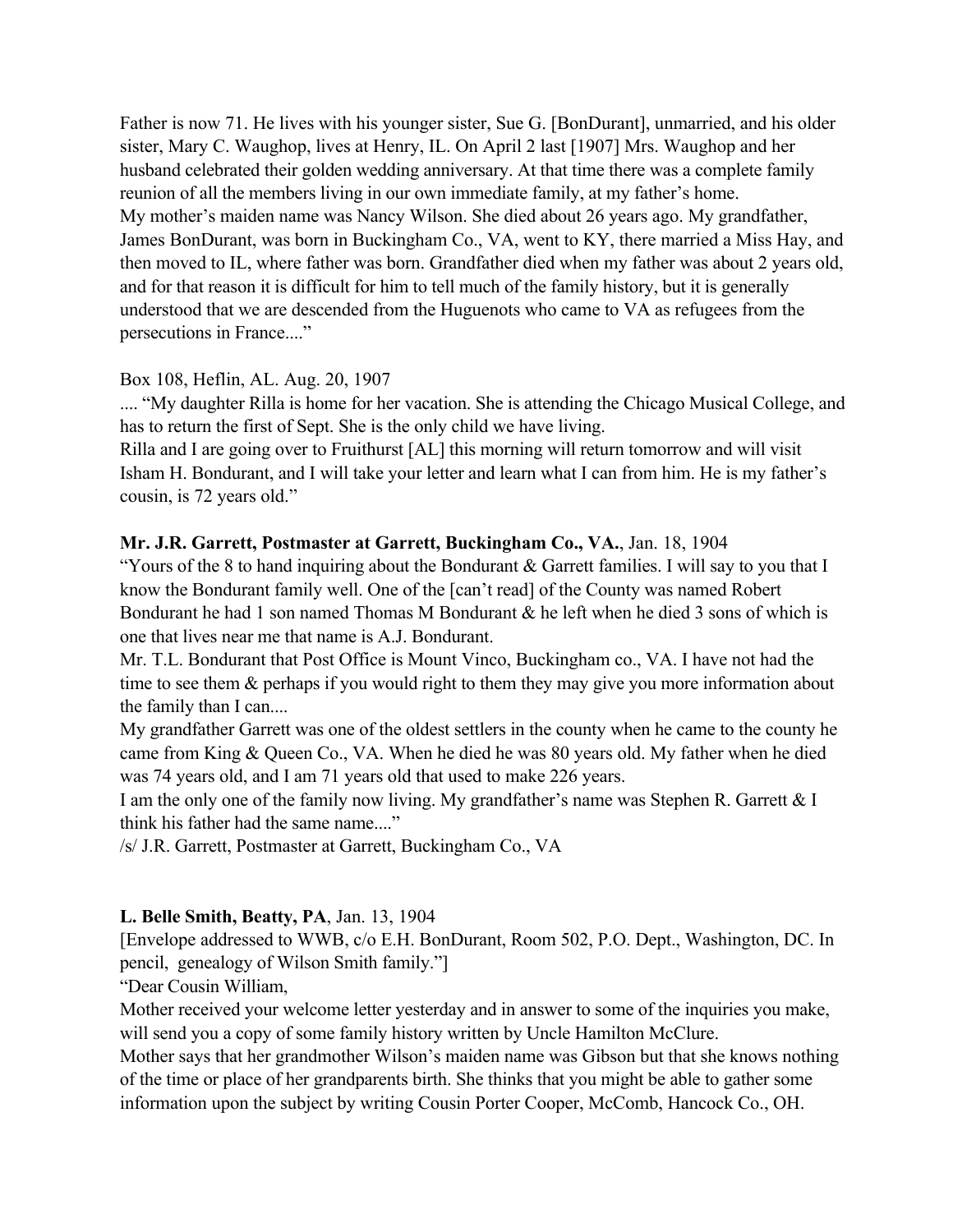Grandfather Wilson's mother, by a second marriage, was Porter Cooper's grandmother. Although this does not answer all your inquiries, we hope that some parts of it may give you desired information.

Mother thinks Florence should arrange to make us a visit at an early date. Also, she asks where the new church is situated, what direction from your house.

This was churn day. I just got 10 lbs. of butter from six gallons of cream.

Rev. Townsend died at Meadville Jan. 1, and was buried at Unity, Jan. 4<sup>th</sup>. Notwithstanding the extremely cold weather, the church was filled with people.

The thermometer stood at 23 degrees below zero last Wednesday morning. We have had a good, steady old fashioned winter. All as usual in health.

Your cousin,

/s/ L. Belle Smith

## **Miss Mary C. Sublett, Subletts Post Office, VA**

To Miss Mary Sublett, Subletts Post Office, Powhatan Co., VA. July 9, 1904 "Recently when in Richmond, being interested in the history of the Huguenot settlement made about two centuries ago in your vicinity, I took a trip up to Vinita, thence across the [James] river, up past the old [Manakin] church and over to the Rev. Mr. Johnson's place, where I hoped to secure through him, from the parish records, some information regarding those French refugees, among whom were my ancestors.

He was not at home, but I learned from conversation with the family that your family had been especially interested in preserving records and I thought that perhaps among them there might be found something concerning the Bondurants also.

If so, I would be very glad to receive a memorandum of it, containing as complete a statement as may be given without troubling you. Have there been within your memory any Bondurants living in your county?

I was told that you were getting rather old and for that reason I dislike to trouble you. If my time had permitted I should have been delighted to call on you when in your neighborhood, for I was also informed that you were of like religious faith with nearly all the Bondurants of whom I have any personal acquaintance, being a member of the Christian Church."

# Subletts P.O., VA, July  $17^{th}$  1904

"Your letter of inquiry concerning the 'French refugees' to hand. I am sorry to say that I cannot give you any direct information as to the Bondurant family. I think if you would write the County Clerks of Powhatan, Goochland, and also Henrico and Cumberland [counties, VA] you can get valuable and correct information of your ancestors.

I have a faint recollection of meeting years ago, some of the Bondurants over in Louisa Co. Which family I am sure are either kin or connected with the Guarrant family who are people of high character and standing.

They are relatives of the Sublett family, but [I] have lost all knowledge of their whereabouts. I think if you will go to the Historical Society of Richmond, VA, located I think on S. Franklin, St.,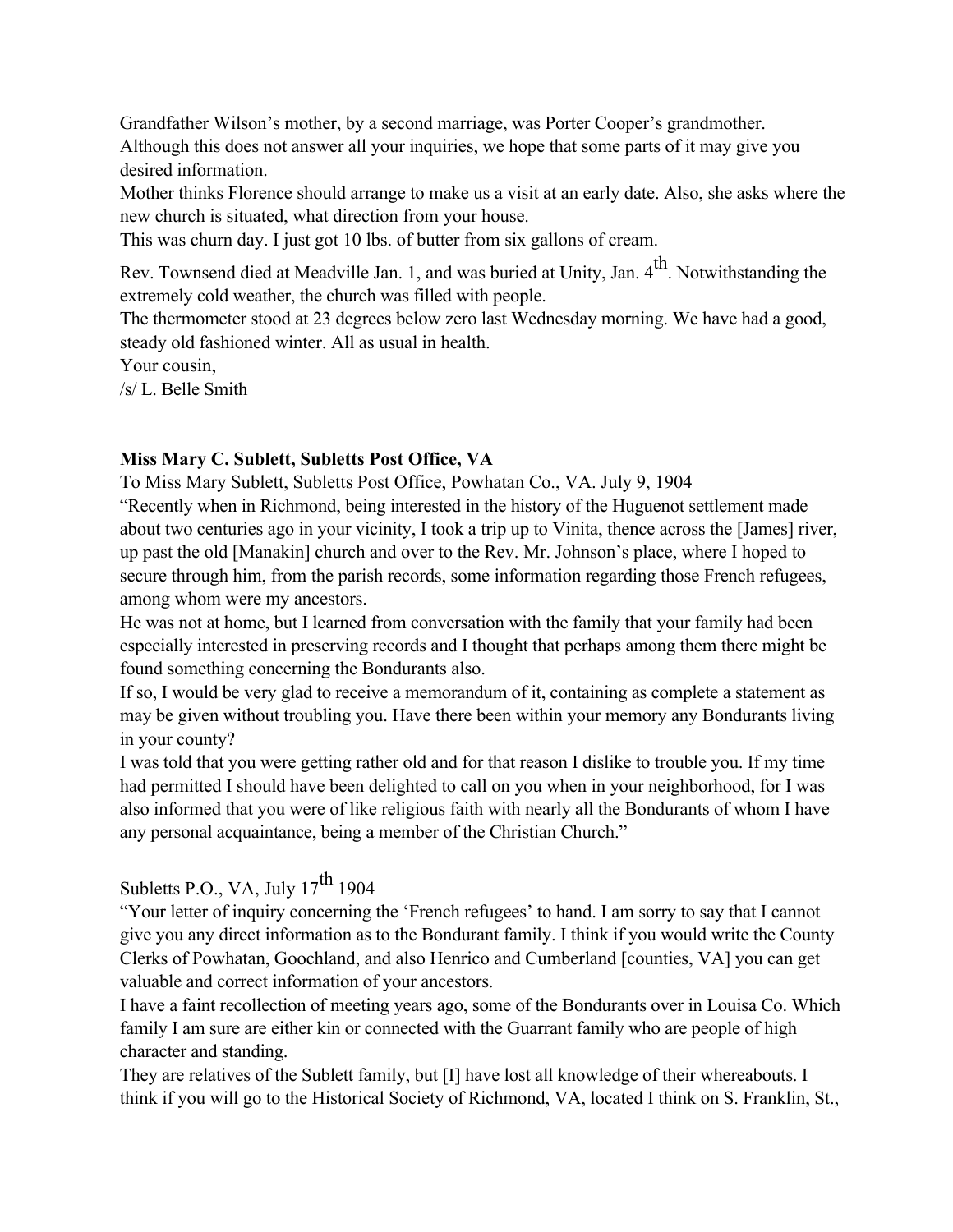you could find information concerning both families. In searching for information regarding our family there we obtained many facts and also got many facts from the Clerks of County above mentioned.

Miss Mary C. Sublett, per J.B. W?

#### ❑ ❑ ❑ ❑ ❑ ❑

"Found in Directories

**Cincinnati**, 1887 (none in 1897) Bondurant, Frank, Clerk, Steamer *Golden Rule*. Bondurant, J.N., Mate, Steamer *City of Vevay*

Bondurant, Walker I., tobacconist, work 186 W  $2^{nd}$  St.

**Philadelphia** 1901 Bondurant, Charles S., machinist, home 2063 Estella St.

**St. Louis, MO**, 1896? Bondurant, Sarah F., dressmaker, right rear 228 Biddle St.

**Baltimore, MD** 1896 Bondurant, George H., tinner, 1311 Kuper Place

**Baltimore, MD** 1901 Bondurant, George H., tinner, 1337 W. Pratt St.,

**Baltimore, MD** 1902 Bondurant, George H., Saloon, S. Amity St. Bondurant, William C., tinner, Brooklyn, Ann Arundel Co., MD (suburb of Baltimore) work Brooklyn Station, Baltimore.

**Chicago, IL 1896** Bondurant, George, carpenter, home 11940 Union Ave."

#### ❑ ❑ ❑ ❑ ❑ ❑

[Apparently taken from a **postal guide**, but no dates were appended. MBW] A. Bondurant, Postmaster, St. Joseph, Tensas Co., LA Benjamin Bondurant, Postmaster, Sharon, Weakley Co., TN Claud Bondurant, R.F.D. [carrier], Memphis, Scotland Co., MO E.A. Bondurant, Letter Carrier, Lynchburg, Campbell Co., VA Guy J. Bondurant, R.F.D., Delhi, Delaware Co., IA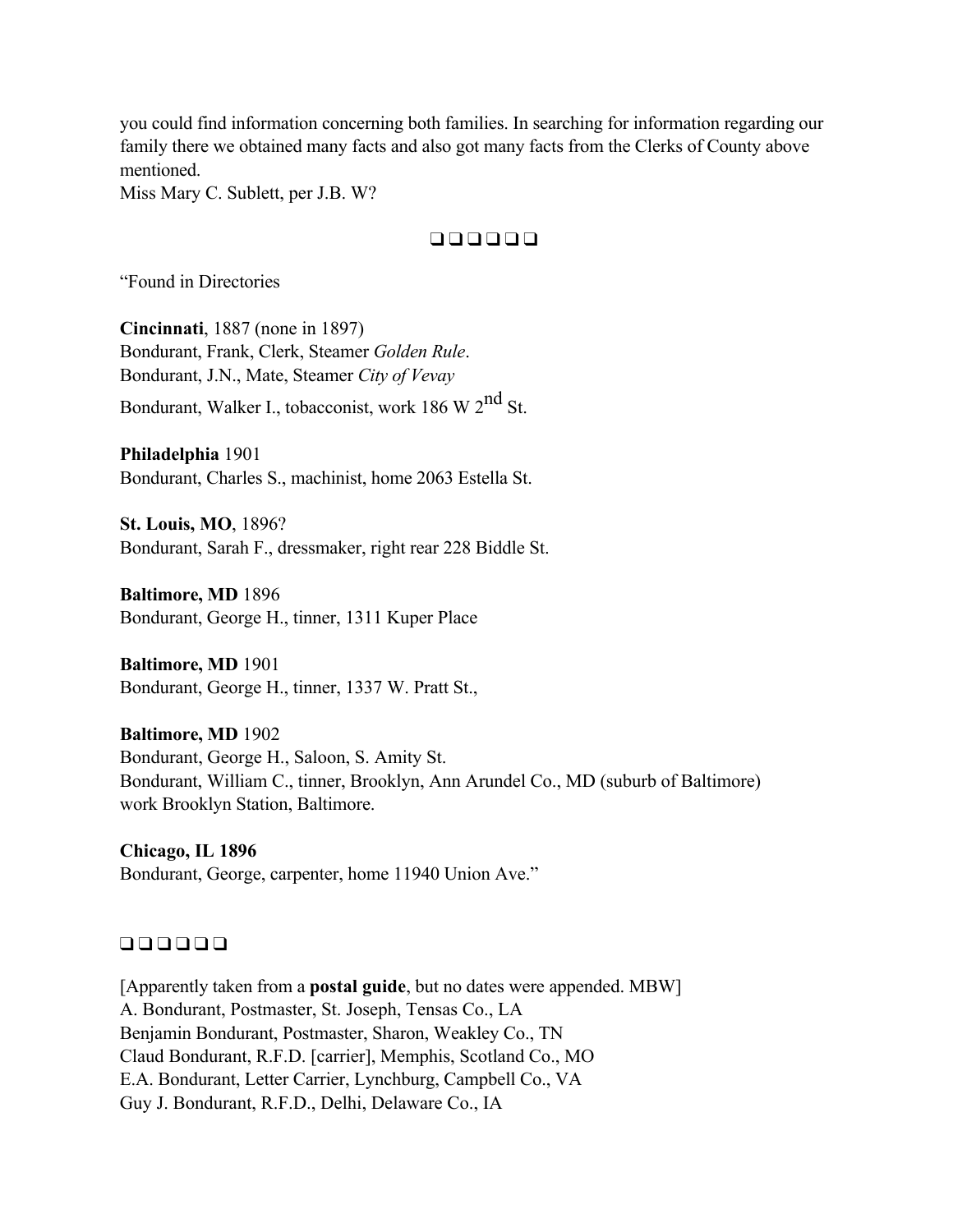Leo C. Bondurant, Clerk P.O., Bristol, Sullivan Co., TN Miss Mary Bondurant, Clerk P.O., Sharon, Weakley Co., TN. M.S. Bondurant, Crawford (2 miles N.E. of Shady Grove), Franklin Co., VA R.F. Bondurant, Mail Messenger, Claysville [no other location] Robert M. Bondurant, R.F.D., Delhi, Delaware Co., IA.

## $\Box$   $\Box$   $\Box$   $\Box$   $\Box$   $\Box$

#### **Reports of the Adjutant General of Virginia**

#### **1898-1899**

page 129. List of Piedmont Rifles. Pvt. Seymour Bondurant, enlisted Sept. 12, 1899 page 133. Report of 1900, name spelled Seaymour Bondurant. Report of 1901, No. 15 in list of deaths, Oct. 6, 1900, Martinsville, Henry Co., VA.

#### **1898-1899**

page 258. Muster-out roll, 3<sup>rd</sup> Regiment VA Infantry, US Volunteers, Co. E, original station Lynchburg, VA. Mustered into service May 14, 1898, mustered out Nov. 5, 1898. Pvt. Henry C. Bondurant, Bristol, Washington Co., VA.

#### **1898-1899**

page 326. Muster out roll, 4<sup>th</sup> Regiment, VA Infantry, US Volunteers, Co. E, original station Norfolk, VA, mustered into service May 16, 1898, mustered out Apr. 27, 1899. Corporal Frank H. Bondurant, Kempsville, Princess Anne Co., VA. Page 87, report of 1901, made Sergeant Dec. 1899.

## **CHARTS**

Nine hand-drawn family charts were made by WWB, which because of faded ink and dark paper didn't reproduce well. Most of the data on these families were gathered from the correspondence WWB had received in the letters previously abstracted and typed.

#### **#1 Chart**

## **ROBERT BONDURANT married Ruth Merida** [Meredith]

Children:

William, married Prillaman Jacob P., born 1829, married Susan Vail (born 1828, died 1899), lives Henry Station, VA. [He] died Mar. 13, 1905. Their children:

W.H. lives Danville, VA J. Powell lives Danville, VA Jacob P., Jr., lives Henry Station, VA James R. lives Roanoke, VA Mrs. S.F. Petigo, married Peter Petigo, lives Martinsville, VA. Mrs. R.F., married Scott, lives Danville, VA Mrs. [blank], married Benjamin Hutchinson, lives Danville, VA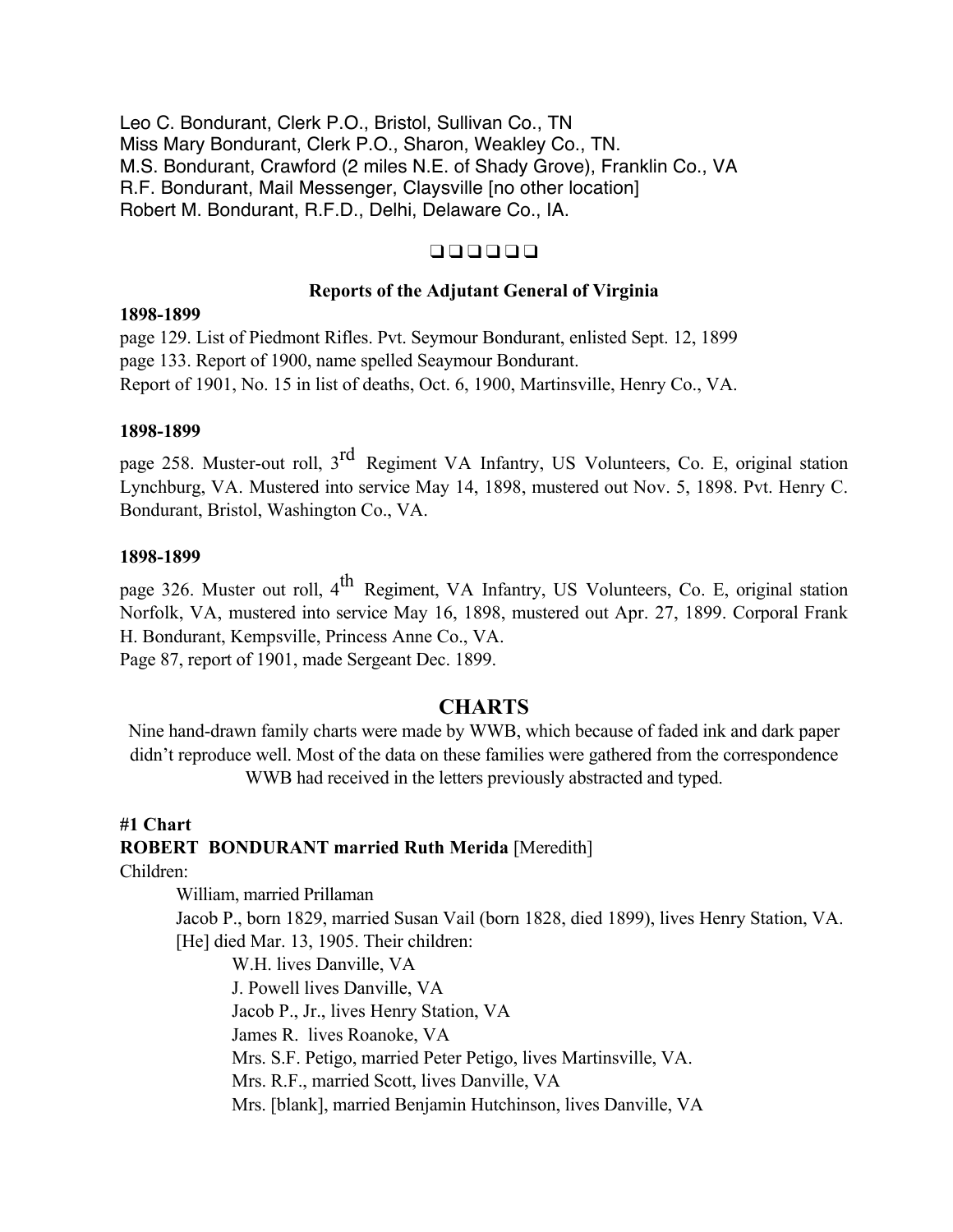**Garnett** James, lived in MO, and Indian Territory [OK?]

## **#2 Chart**

**DARBY BONDURANT**, thought to be brother of Thomas, cousin of [blank],

Jacob

J.K. Bondurant, wholesale grocer, Paducah, KY.

[separate chart:] [blank] Bondurant Anne Bondurant (Stahl)

**#3 Chart THOMAS BONDURANT** married Rhoda Agee Mary, married Moses Flood John married Salley Garnett William Bondurant Annie Elizabeth born 1838 [married Ferguson]

#### **#4 Chart**

**J.D. BONDURANT** married Miss Gray. Lived at Louisville, KY, married into a prominent

family. Was  $2^{nd}$  cousin of Albert Bondurant of St. Joseph, LA

Myra Lillie unknown

#### **#5 Chart**

**OLIVER BONDURANT**, born in France (?) came to Ohio direct. Information of Mrs. Frances BonDurant, Washington, DC. Jan. 1, 1905 – verbal.

E.G. Bondurant married Susie McGowan of North Vernon, IN. Once Supt. of J.M. & I later ORM Railway (now BrosW Ry). Mrs. Bondurant died about 3 years ago, 1901. Later agent BrosW Ry at Washington, IN, moved to Marinette, Wis. is with USX Co. there Ella married Walters (Catholic?) Oliver married Frances Stone, educated at Christian College, Columbia, MO. Robert, only son born 1884, single, private secretary to Senator Stone of MO 1905 Elva married Austin Cabel (Catholic) Fannie married Dr. Cole, dentist, lives Akron, OH Will lives in Chicago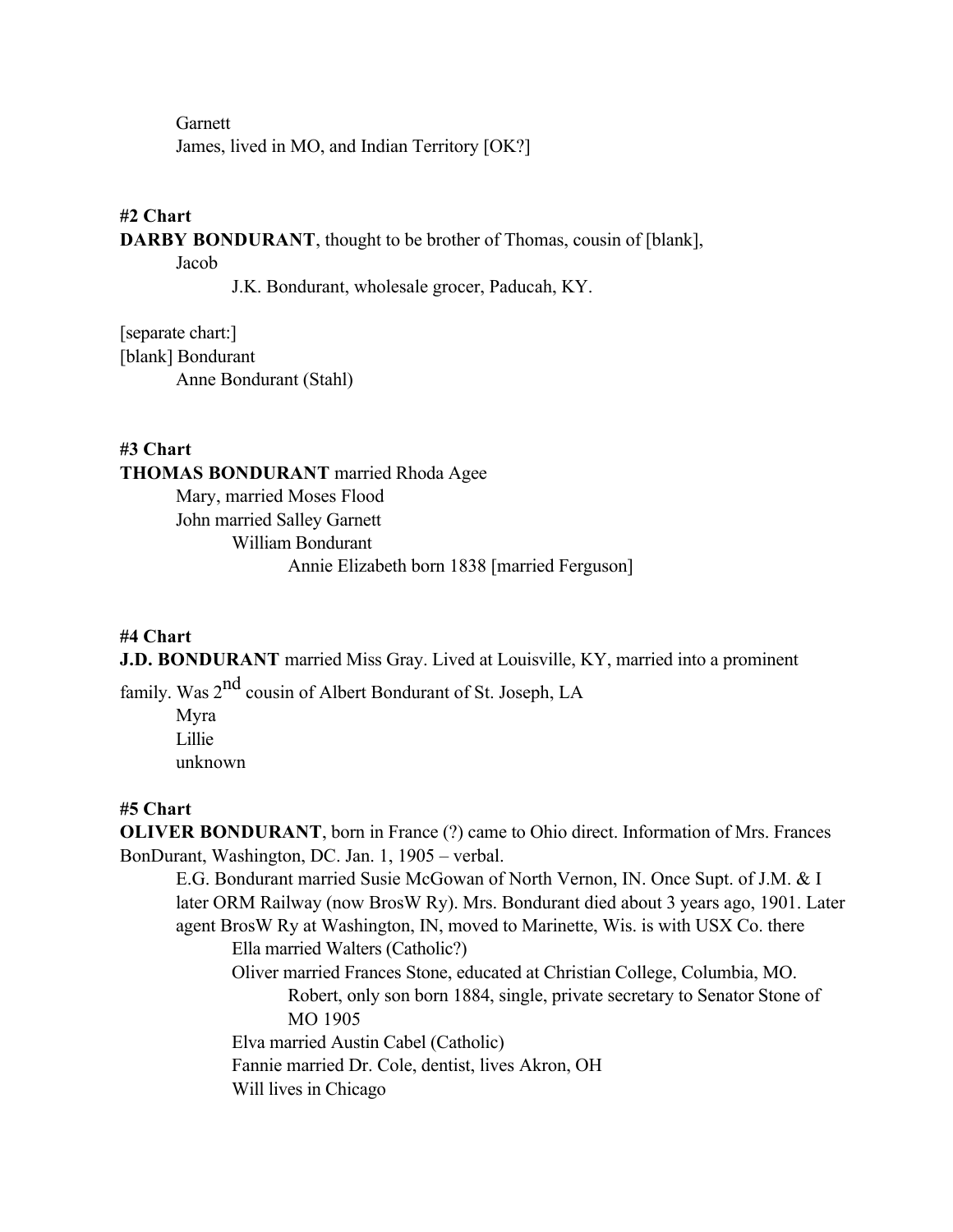Daisy married Davis, lawyer, lives Marinette, Wis. A daughter married Gunkle Ed Gunkle daughter Gunkle

Brother of Oliver, Jr. or Sr. Lived St. Joseph, MO.

**#6 Chart** (fan type, with William Wilson BonDurant at center)

Father - **GEORGE NAPOLEON BONDURANT** born June 9, 1836, Washington, IL, son of Isaac Garrett Bondurant born Aug. 31, 1805 and Chloe Garrett born VA; son of James BonDurant?; son of Drury Bondurant

Grandfather Isaac Garrett Bondurant married Marcy Sutton Hay, Todd Co., KY April 10, 1805, died May 11, 1875 Washington, IL. Her parents were Peter Hay, born Boston, MA about 1769 and Elizabeth Finley, born VA. Peter was son of John Hay of Boston, 1725, died Feb. 11, 1802, age 77 years.

Mother - Nancy Wilson was born Oct. 6, 1834, Washington, IL, married Sept. 2, 1863 George Napoleon BonDurant. Nancy was daughter of William Wilson, born Fayette Co., PA Sept. 7, 1806, died Nov. 19, 1857, married Sarah Givens McClure, born Dec. 15, 1815, Washington , IL, married June 12, 1832. Sarah was the daughter of James S. McClure of Lincoln, KY, and Mary Givins (Polly) Campbell, Mercer Co., KY. James was the son of Samuel McClure of Augusta Co., VA, near Staunton and [blank] Hamilton; Polly was the daughter of a Campbell born in Scotland.

## **#7 Chart**

**LITTLEBERRY BONDURANT** born 1800?, married Mary Scott, died Buckingham Co., VA.

John, 9 children

John, to Texas James (?) Henry to Texas Green

#### James

Jesse married Matilda Gibbs, 12 children, six boys, six girls.

James D. of Lynchburg, married Alice Hughes of Campbell Co., VA

J. Fletcher born 1860, married  $1<sup>st</sup>$  [blank],  $2<sup>nd</sup>$  Miss Stevens, lives in Bedford City, VA. Their son

Charles Richard born 1880.

**#8 Chart** [There are some comments apparently written in short-hand, which I cannot read.] **DANIEL M [MAXEY] BONDURANT**, born in Bedford Co., VA, Feb. 14, 1779, married 1816 Elizabeth Peyton Cammack, a Virginian. [Buried Natchez, MS, City Cemetery] Children: Mary Jane born Dec. 22, 1817, married Rev. Wm. H. Anderson, Baptist minister. Both

dead.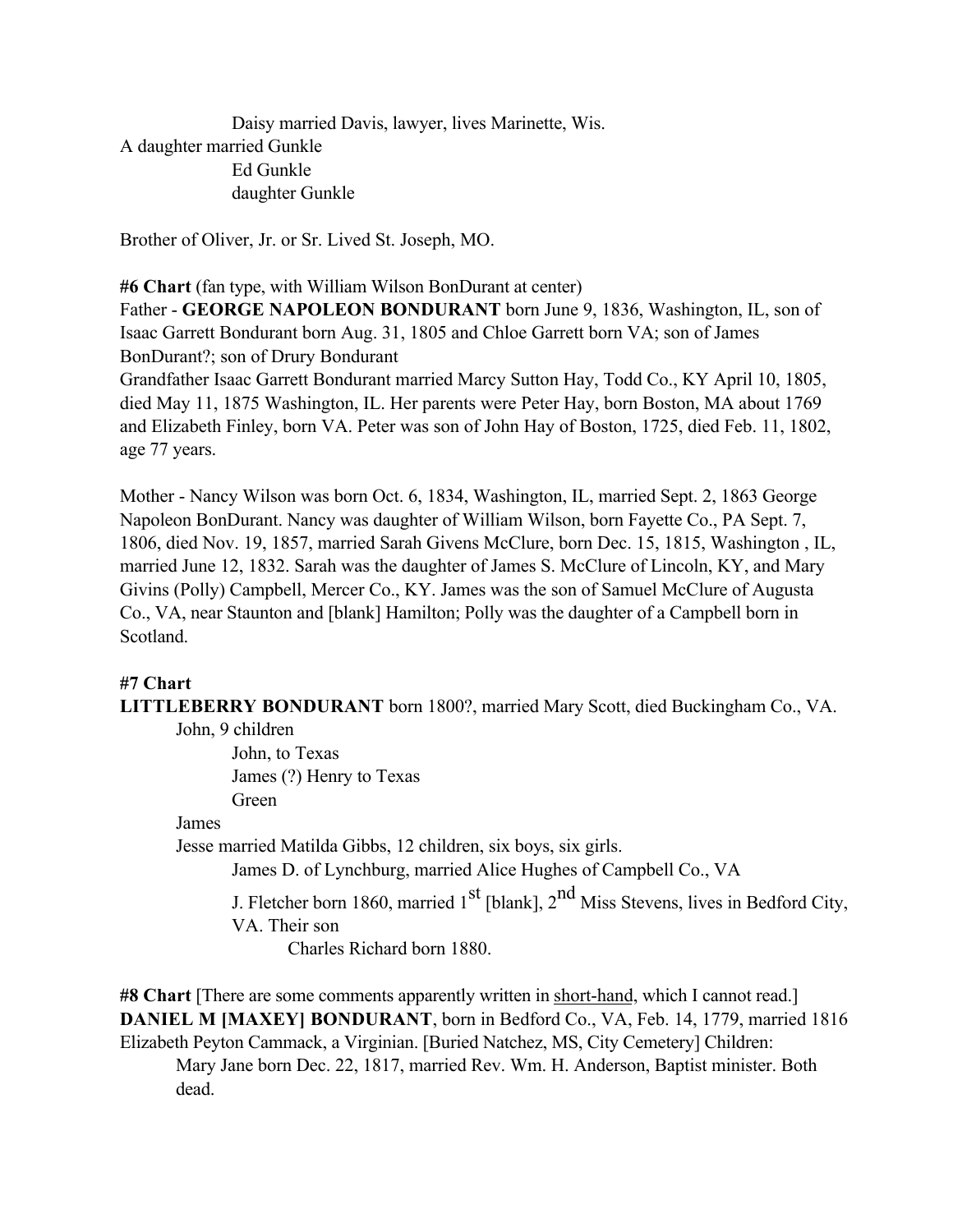William born Dec. 14, 1819

Martha Mary died in infancy

Albert born Aug. 11, 1824. Early years at "Pleasant View" plantation, Tensas, Parish, LA. banks of Mississippi River, at "Anchorage" owned by his father back of Natchz. Married in 1852 Laura Williams of Louisville, KY. Happy & prosperous at Waveland "cotton plantation" on Miss. River partner with Horace. Enlisted at beginning of Civil War, Tensas Cavalry, in command of Gen. West Adams, severaly wounded at Shiloh, by poisonous ball. Recovered returned  $\&$  in fight at Britton's Lane where horse was killed under him; escaped and took family overland to Texas to Waco. Returned after [Civil] War. Children:

Lena E. Married John C. Henderson of New Orleans Maurice A. Laura W. Married Rev. J.H.C. Braubie [?] Alberta married Col. A.C. Young Albert, Jr. George W. Florence May married Dr. W.A. Burkhalter of Greenwood, MS John born 1826 Horace born 1828.

**#9 Chart**. Written on two sides of half-sheet of paper.

# [Gen. 1] **DR. JOSEPH BONDURANT**

[Gen. 2, sons] Jacob, Benjamin, Joseph, William

[Gens. 3, & 4 are blank lines]

[Gen. 5] Joseph Bondurant born Sept. 15, 1801, Bedford Co., VA, moved to KY in early life, married Martha Sharp, Oct. 27, 1823, moved to Sangamon Co., IL, Oct. 1828, school teacher. Died April 30, 1864, near Mechanicsburg. Mrs. Bondurant [widow] resides with [son] Thomas. [Gen. 6, children of Joseph Bondurant and Martha Sharp]

1. John T., born June 5, 1824 in KY, raised in Sangamon Co., IL, married near Des Moines, IA in 1848 to Virginia Cooney. In 1850 emigrated to CA & died in Sacramento, Dec. 23, 1850, of disease contracted crossing the Plains. No children.

2. Lucretia J., born Nov. 4, 1825 in KY, married Nov. 1845 in Sangamon Co., IL to Joel Churchill. They reside at DeLand, Piatt Co., IL. [Children]

- 1. Martha A.
- 2. Mary L.
- 3. Elizabeth J.
- 4. John T.
- 5. Joseph W.
- 6. Thomas A.
- 7. Jesse
- 8. Edgar
- 9. Harvey
- 10. Esta
- 11. Arthur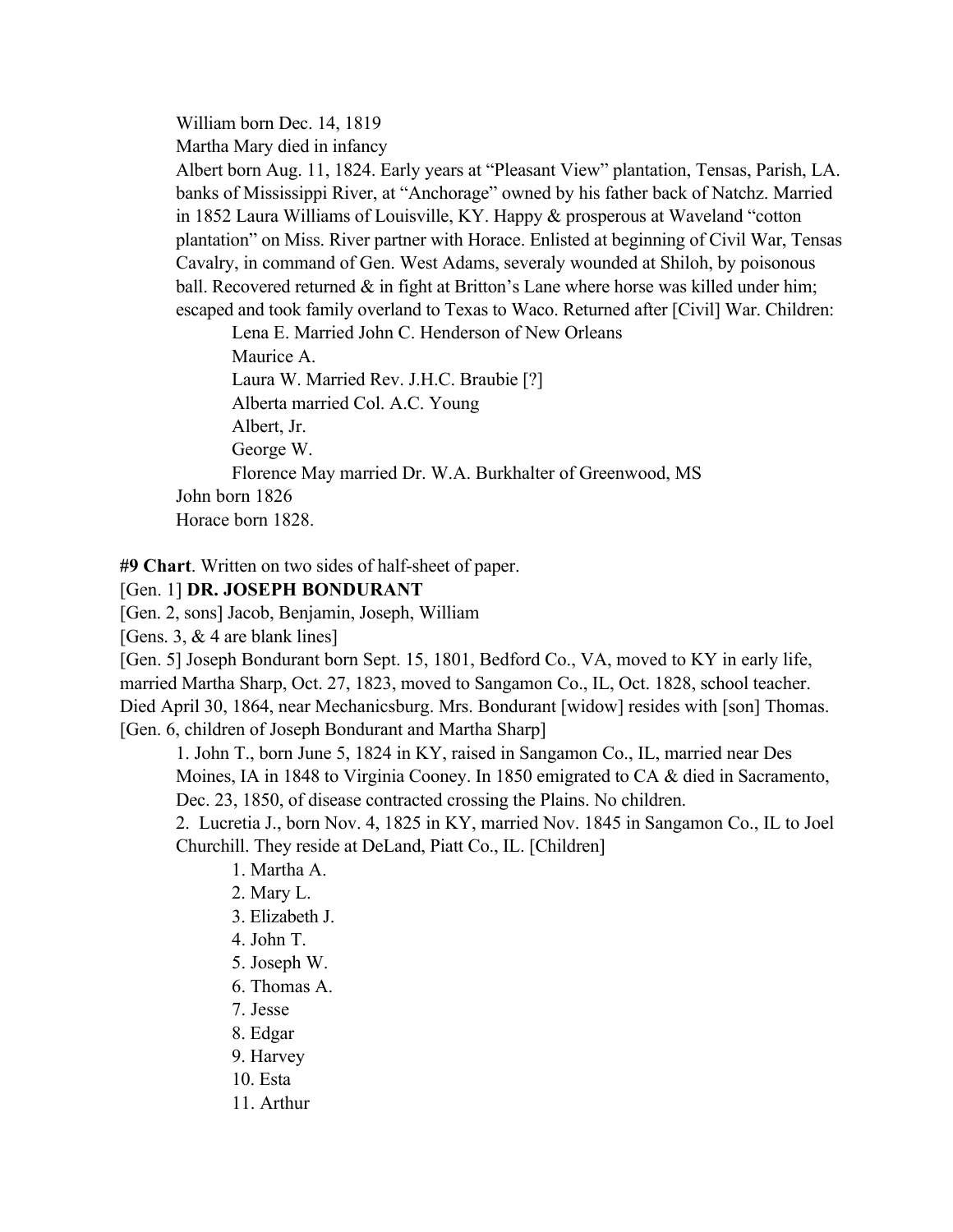3. Elizabeth T., born April 28, 1827 in KY, married in Athens, IL, May 15, 1842 to William Miller of that place, where they resided until 1852 when they moved to Mechanicsburg. William Miller died July 17, 1868. Wife and children live in Mechanicsburg. [Children]

1. Martha E., married Jan. 16, 1872 to T.P. Lofland, died June 14, 1873. Infant son brought up by her Aunt Mrs. Underwood..

2. Annie M., died under 10 years of age

3. John T., died under 10 years of age

4. Thomas B., died under 10 years of age

- 5. Albert D.
- 6. Joseph W.
- 7. Sarah J.
- 8. Amanda B.
- 9. George L.

4. Alexander C., born Sept. 1, 1829, in Sangamon Co., [IL], went to IA in winter of 1856. Was married there in Oct. 1869 to Margaret Brooks of Des Moines [IA]. They live at Bondurant, IA, Polk Co., named for A.C. Bondurant. Bulletin No. 147, U.S. Geological Survey, *The Origin of Certain Place Names in the U.S.*, page 47. [Children]

- 1. Emma
- 2. Fannie
- 3. Lizzie
- 4. Frank
- 5. Florence
- 6. Benton
- 7. Nellie

5. Thomas E., born Dec. 29, 1831, in Sangamon Co. [IL],settled in Piatt Co., IL in Dec. 1856, near DeLand, not married. Died Jan. 1904. Benefactor of Eureka, IL, Christian College.

#### [*reverse*]

6. Samuel F. Born Dec. 9, 1834 in Sangamon Co., IL, married Nov. 15, 1860 in Edwards Co. to Sarah Ellen Barnett. They have two living children and reside near Wabash, Wayne

Co., IL. Enlisted Aug. 17, 1862 for 3 years in Co. E,  $79^{th}$  IL Infantry [G.A.R.]. Dec. 2, 1862 he was detailed to the Pioneer Corps, Dept. of the Cumberland. March 19, 1863 took charge of 4 sawmills on Stones River, TN and put them in order. Sept. 15, 1863 ordered to

Chattanooga, [TN] took charge of building water works. On  $8<sup>th</sup>$  of Oct. Doing the Civil Engineering with a common spirit level & remained in charge until May 15, 1865. Resigned for purpose of perfecting some invention of his own. Now engaged in the lumber trade.

7. Margaret D., born Jan. 31, 1837, married Oct. 28, 1858 to James Underwood. No

children reported. Underwood enlisted in Co. I,  $73^{\text{rd}}$  IL Infantry [G.A.R.], Aug. 6, 1862 for 3 years. [She raised her niece, Martha E. Bondurant Lofland's son.]

8. Mary E., born Feb. 3, 1840. Not married, resides with Thomas Bondurant near DeLand,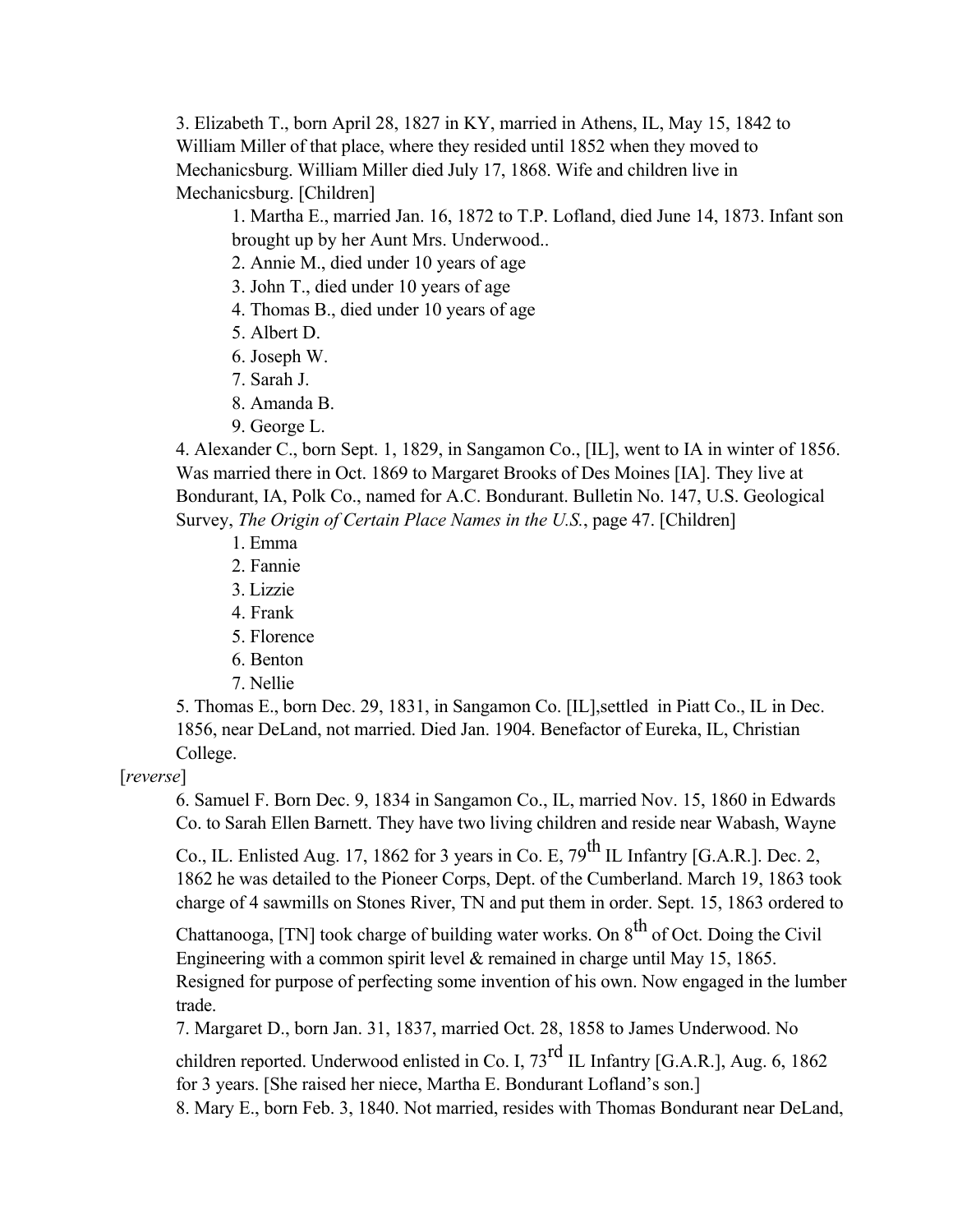IL

9. Martha F., born March 24, 1842 in Sangamon Co., IL, married Jan. 1864 to William Thornton[?] of Des Moines, IA. Resides near Des Moines. [Children]

1. Lillie

2. Lucy

3. Harry.

10. Joseph Newton, born May 2, 1844, went to Iowa in 1866, married in 1867 to Sarah DeVore. In 1871 returned to DeWitt Co., IL, resides near Farmer City. [Children]

- 1. William
- 2. Ernest
- 3. Frank.

11. Amanda E., born April 25, 1847 in Sangamon Co., died Oct. 4, 1858.

# **THE BONDURANTS OF GÉNOLHAC, FRANCE \$30.00**

By Mary Bondurant Warren

Following your suggestions, along with family history and "family trees," are included photographs of the sites and documents relating to the family, maps, and even a driving tour of our most important places. With this hardbound, 172 page book, you can be your own tour guide, and see the sights of France at your leisure.

If you want to see the places you'll read about, get the two videos, **THE BONDURANT HOMECOMING,** and **THE STORIES OF OUR FOREMOTHERS.**

In "Our Ancient Ancestors" Jeff Duvall takes us back 30 generations from Jean-Pierre to Charlemagne. We learn of French, Spanish, and Neopolitan ancestors, and a lot of history!

#### **VIDEOTAPES**

# **THE BONDURANT HOMECOMING -** 1993 **\$35.00**

View the tours of family sites made by members of the Bondurant Family Association in August 1993, and the dedication of our plaque at Génolhac, France, on the home of Jean-Pierre Bondurant, Huguenot refugee.

# **THE STORIES OF OUR FOREMOTHERS** - 1996 **\$35.00**

Lives of our European ancestors – the Amat, Barjon, Belcastle, and Bondurant ladies, told with visits to their homes and towns, some dating back to the  $10^{th}$  Century.

SPECIAL OFFER: The book, and both videos as a set **\$75.00**

Check payable to Heritage Papers. Order by mail, postpaid, from:

# **HERITAGE PAPERS, P.O. Box 7776, Athens, GA 30604-7776**

By telephone, using Visa or MasterCard, 706/549-1264. GA residents must include 7% sales tax.

## BFA NEWSLETTERS

Please circle the issue numbers you want.